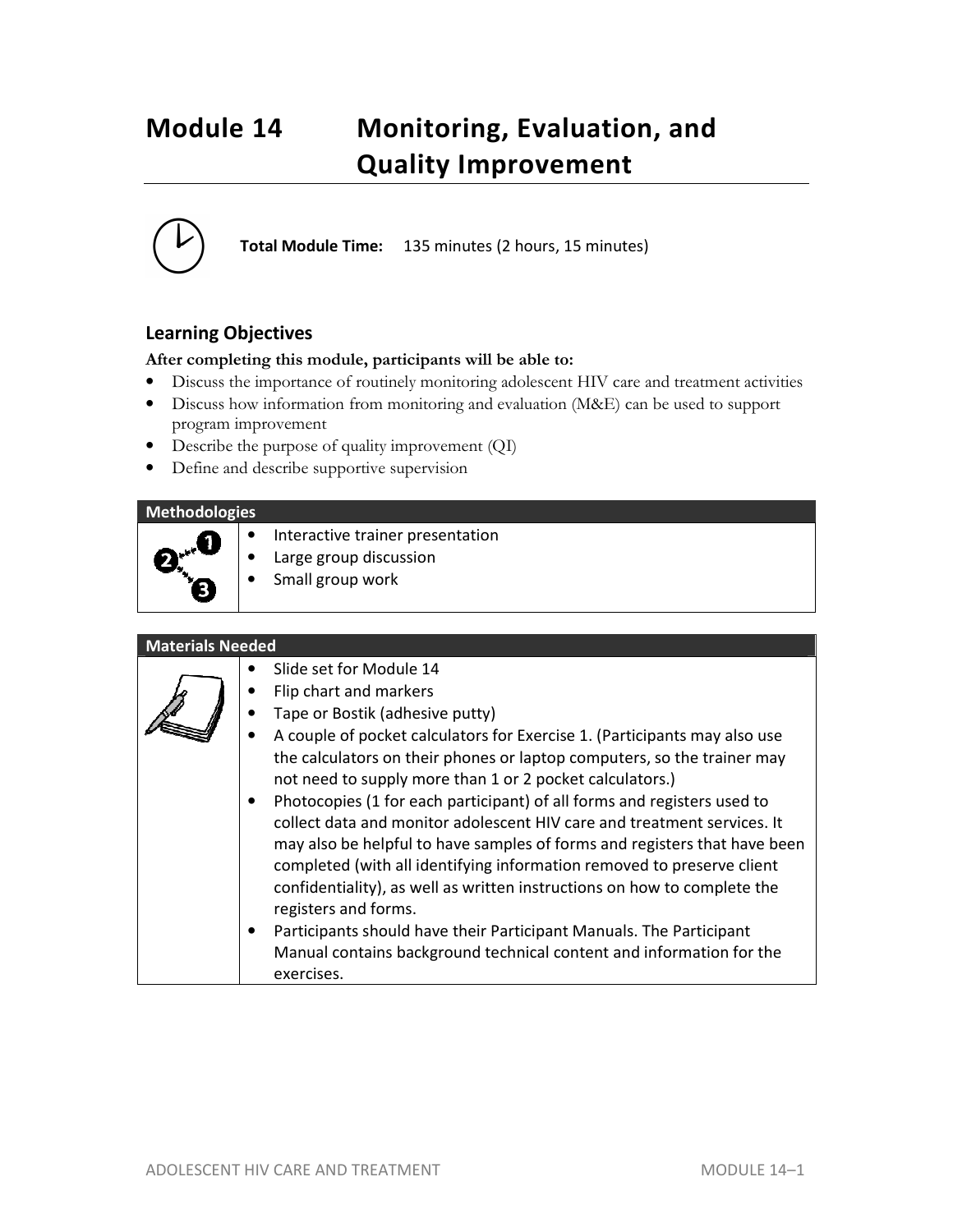| <b>Resources</b> |                                                                                                                                                                                                                                                                                                                                                                                                                                                                                                                                                                                                                                                                                                                                                                                                                                                                                                                                                                                                                                                                            |
|------------------|----------------------------------------------------------------------------------------------------------------------------------------------------------------------------------------------------------------------------------------------------------------------------------------------------------------------------------------------------------------------------------------------------------------------------------------------------------------------------------------------------------------------------------------------------------------------------------------------------------------------------------------------------------------------------------------------------------------------------------------------------------------------------------------------------------------------------------------------------------------------------------------------------------------------------------------------------------------------------------------------------------------------------------------------------------------------------|
|                  | HEALTHQUAL International. Available at: http://healthqual.org/<br>UNAIDS. (2000). National AIDS programmes: A guide to monitoring and<br>evaluation. Available at: http://www.unaids.org/en/media/unaids/<br>contentassets/dataimport/publications/irc-pub05/jc427-mon ev-<br>full en.pdf<br>WHO. (2004). National AIDS programmes: A guide to monitoring and<br>evaluating HIV/AIDS care and support. Available at:<br>http://www.unaids.org/en/media/unaids/contentassets/dataimport/publi<br>cations/irc-pub06/jc1013-caresupport_en.pdf<br>U.S. State Department. The United States President's Emergency Plan for<br>AIDS Relief: Data Quality Tools. Available at:<br>http://www.pepfar.gov/implementer_resources/data_quality/index.htm<br>United Nations General Assembly Special Session on HIV/AIDS. (2005).<br>Monitoring the declaration of commitment on HIV/AIDS: Guidelines on<br>construction of core indicators. Available at:<br>http://www.unaidsrstesa.org/sites/default/files/monitoringandevaluation<br>/UNAIDS_MonitoringDecl_CoreIndicators_05.pdf |

| <b>Advance Preparation</b>                                                                                                  |                                                                                                                                                                                                                                                                                                                                                                                                                                                                                                                                                                  |
|-----------------------------------------------------------------------------------------------------------------------------|------------------------------------------------------------------------------------------------------------------------------------------------------------------------------------------------------------------------------------------------------------------------------------------------------------------------------------------------------------------------------------------------------------------------------------------------------------------------------------------------------------------------------------------------------------------|
| -hal at gann Halder<br>adhinn minnel o<br>.<br>Kutabapan wakat<br>pat delpakin kenka<br>(kinn gels karke<br>voletget verden | Read through the entire module and ensure that all trainers are prepared<br>and comfortable with the content and methodologies.<br>Know the definitions of adult, pediatric, and adolescent age categories,<br>according to national guidelines.<br>Exercise 1 requires advance preparation.<br>Gather all forms and registers used with adolescent clients to obtain<br>program data and photocopy them so there are enough for each<br>participant. If possible, also bring samples of completed forms and<br>registers to serve as examples for participants. |

### **Session 14.1: Monitoring, Evaluation, and Data Collection**

| Activity/Method                                                  | <b>Time</b> |
|------------------------------------------------------------------|-------------|
| Interactive trainer presentation and large group discussion      | 40 minutes  |
| Exercise 1: Using Data for Decision-Making: Small group work and | 50 minutes  |
| large group discussion                                           |             |
| Questions and answers                                            | 5 minutes   |
| <b>Total Session Time</b>                                        | 95 minutes  |

### **Session 14.2: Quality Improvement and Supportive Supervision**

| Activity/Method                                             | <b>Time</b> |
|-------------------------------------------------------------|-------------|
| Interactive trainer presentation and large group discussion | 25 minutes  |
| Questions and answers                                       | 5 minutes   |
| Review of key points                                        | 10 minutes  |
| <b>Total Session Time</b>                                   | 40 minutes  |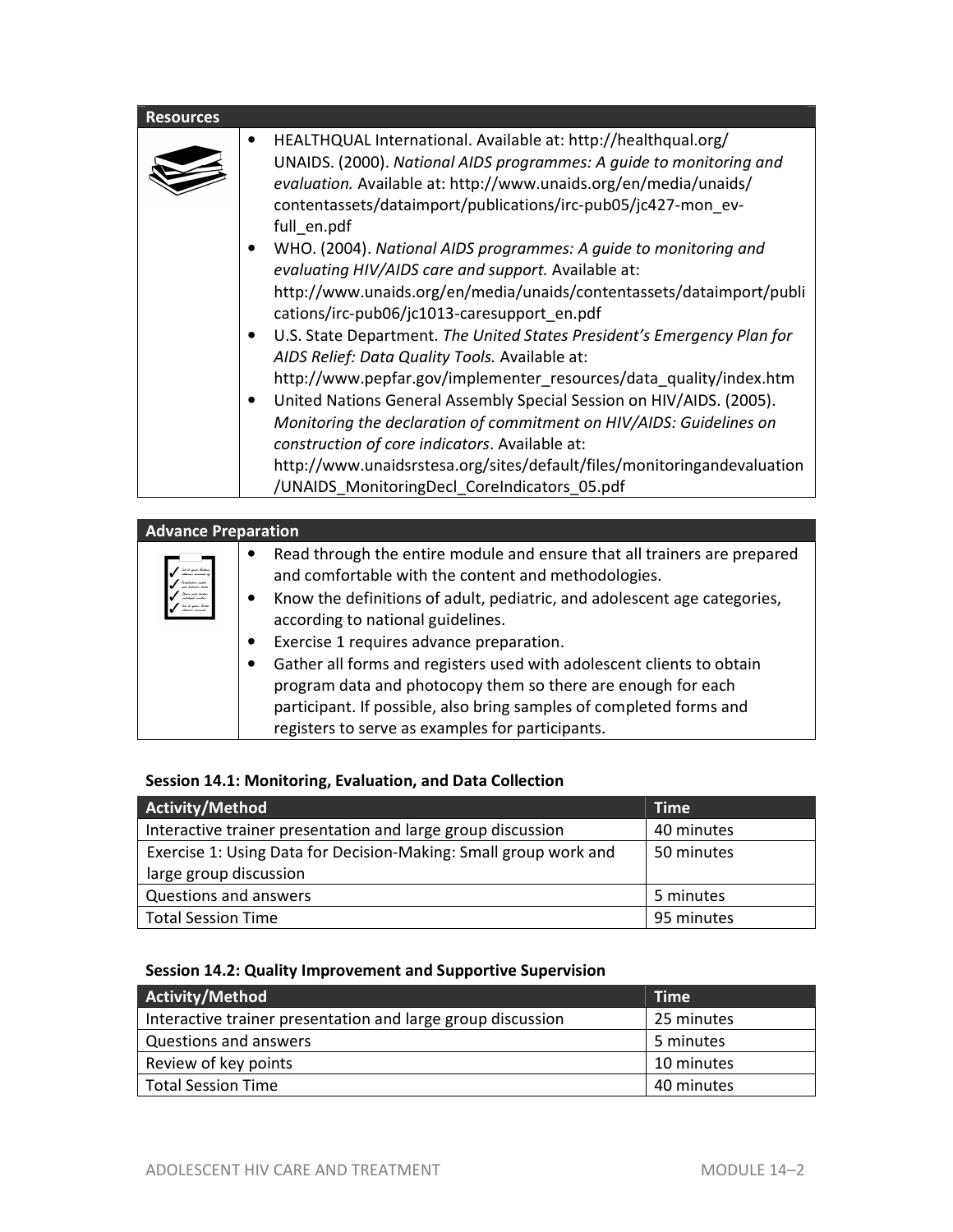## **Session 14.1 Monitoring, Evaluation, and Data Collection**

|         | Total Session Time: 95 minutes (1 hour, 35 minutes)                                               |
|---------|---------------------------------------------------------------------------------------------------|
|         | <b>Trainer Instructions</b><br>Slides 1-4                                                         |
| Step 1: | Begin by reviewing the Module 14 learning objectives and the session<br>objectives, listed below. |
| Step 2: | Ask participants if there are any questions before moving on.                                     |

### **Session Objectives**

#### **After completing this session, participants will be able to:**

- Discuss the importance of routinely monitoring adolescent HIV care and treatment activities
- Discuss how information from monitoring and evaluation (M&E) can be used to support program improvement



#### **Trainer Instructions**  Slides 5-11

**Step 3:** To encourage participants to think about the role of monitoring and evaluation in health services, start by asking the following questions:

- *Why do you think it is important to keep records and to monitor our work with adolescents?*
- *Do you know how the data you record is used at the facility level? At the district and national levels?*
- *Have you ever received feedback on the data you submit?*

Fill in the discussion as needed using the content below and in the slides. Make the point that, often, health workers spend a lot of time filling in registers and preparing monthly or quarterly statistics and reports without a clear understanding of how this information will be used. They also may receive little feedback on the monthly forms and reports they submit.

Explain that it is important for health workers to know that their facility reports are aggregated up to the district and national levels, and that they also form part of international progress reports, such as UNICEF, UNAIDS, and WHO's annual *Towards Universal Access* report.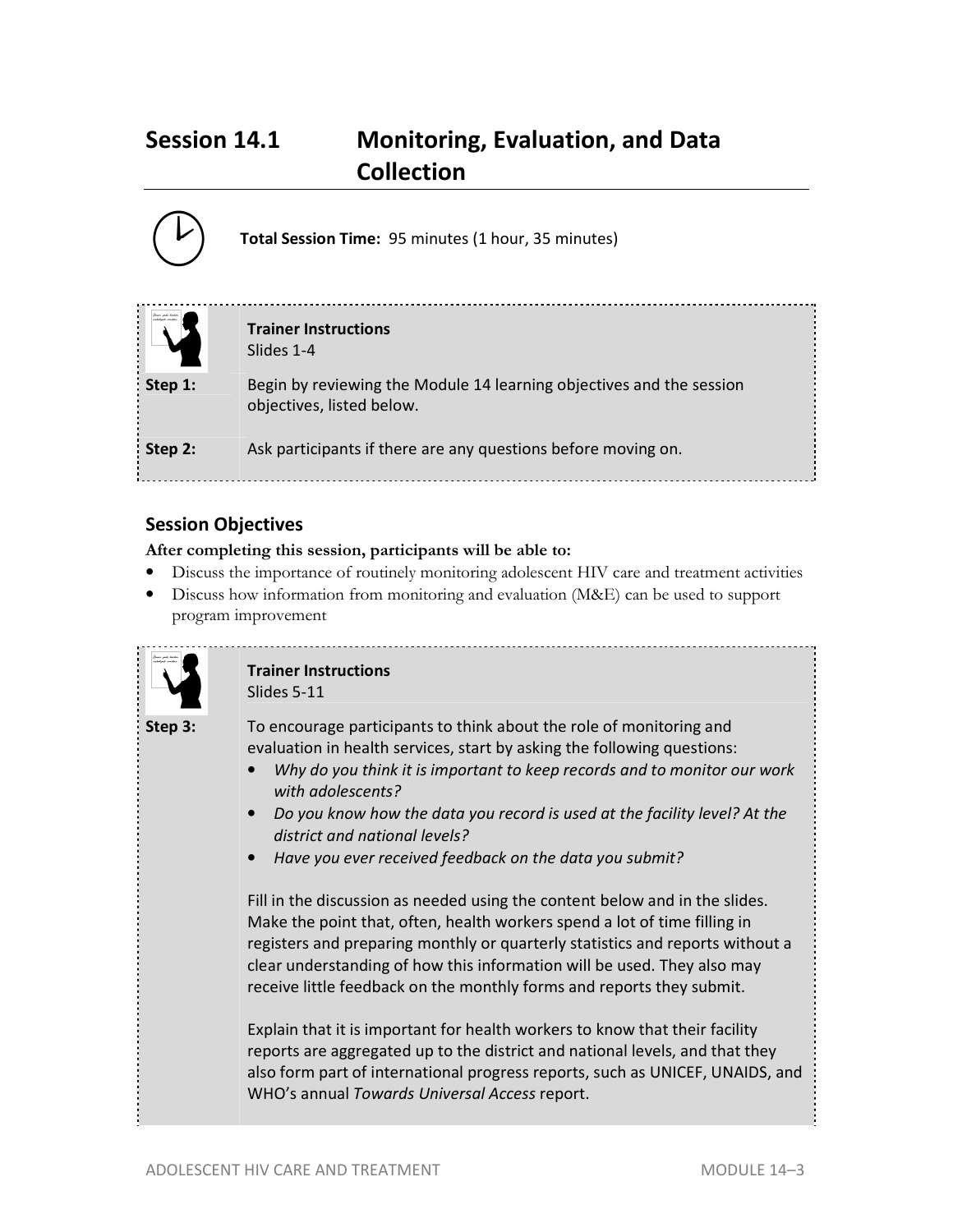**Step 4:** Ask participants the following questions:

- *What is the age breakdown of data at your facility (e.g. often, it is <15 years and >15 years for HIV care and treatment programs)?*
- *What does it mean to disaggregate data, specifically thinking about HIV services?*
- *How could further disaggregating our clinic data help us? What age groups would you use?*

Make the point that, often, routine reporting breaks data into 2 age categories: under age 15 and over age 15. However, disaggregating data (or separating the data) into more age groups can be helpful for programs. If possible, data should be collected and analyzed by the following age groups: ages 10-15 (early adolescence); ages 16-19 (late adolescence); ages 20-25 (early adulthood).

#### **Make These Points**

- Monitoring and evaluation (M&E) is the standardized process by which data related to the delivery of HIV services are collected and evaluated. These data can be used to monitor progress in the implementation of adolescent care and treatment services at the facility level, and can also be evaluated at the district and national levels.
- Monitoring is the routine process of data collection and measurement of progress toward program objectives.
- If possible, program data should be collected and analyzed using the following age groups: ages 10-15 (early adolescence); ages 16-19 (late adolescence); and ages 20-25 (early adulthood). This gives us more detailed information about the services being provided to young people

### **Monitoring**

Monitoring is the routine process of data collection and measurement of progress toward program objectives. Monitoring involves COUNTING what we are doing. It also involves routinely checking the quality of services. Monitoring is a process that helps to identify problems early so that they can be corrected quickly. This requires that data be collected, compiled, and analyzed on a routine basis.

Health workers play a vital role in the monitoring process by regularly collecting (i.e. recording), compiling, and reporting data to determine, for example, the number of adolescents enrolled in HIV care, the number receiving ART, the number retained in care over time, and the types of clinical and support services offered to adolescents.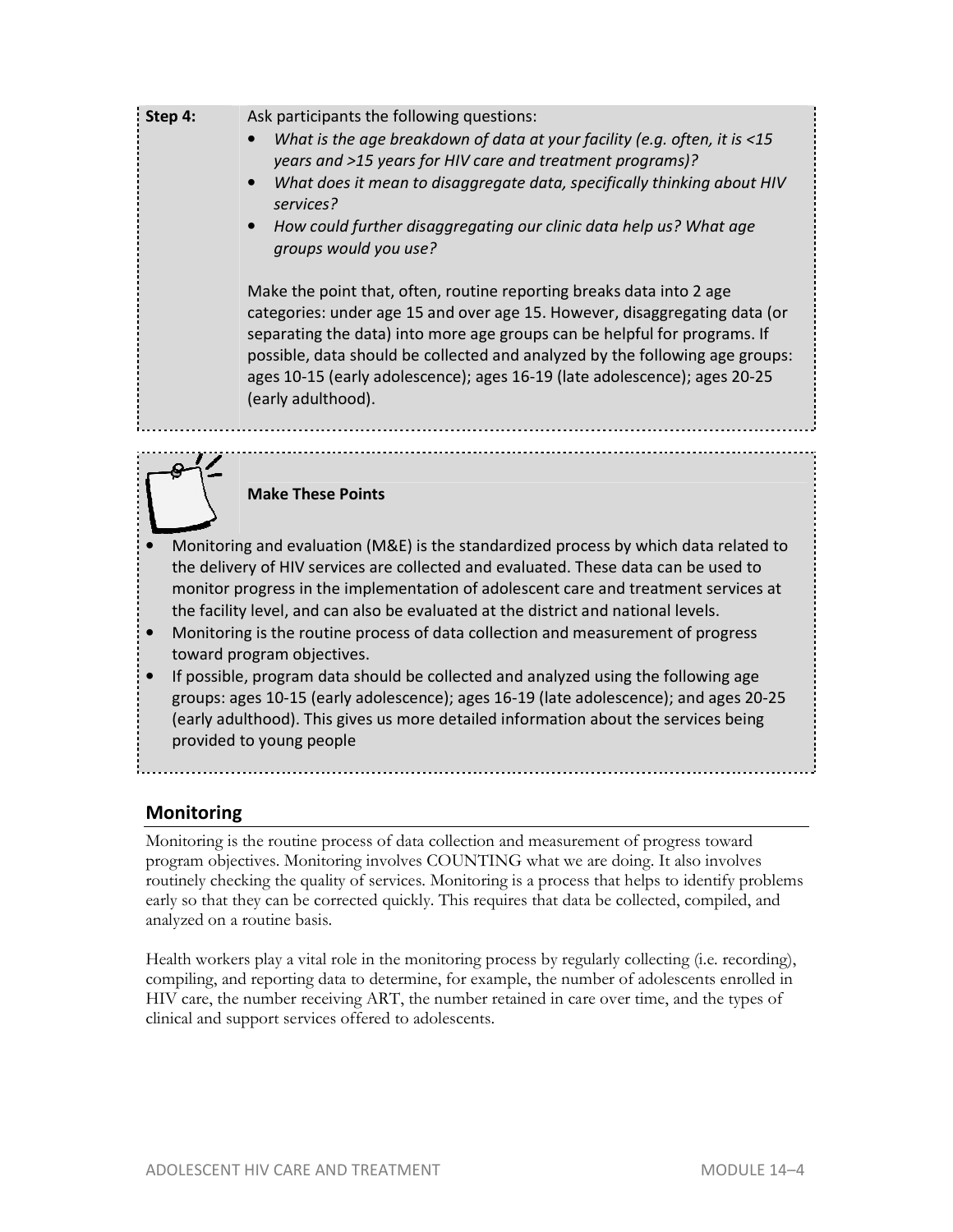#### **Monitoring and evaluation of adolescent HIV care and treatment programs can help to:**

- Assess whether a program is meeting its targets
- Identify and improve problem areas in the implementation of adolescent HIV care and treatment services

Routine monitoring and evaluation are necessary to gather information on care and treatment **program outcomes**, such as:

- *Is the program retaining adolescent clients in care?*
- *Are all eligible adolescents receiving ART?*
- *Are routine lab tests and clinical follow-up visits being conducted on schedule?*

Program outcomes are usually the cumulative tally of individual outcomes and can give insight into the strengths and the areas needing improvement within an individual facility or across an entire district.

Often, when reporting outcomes, programs separate data into only two age groups: under 15 years and over 15 years. However, **disaggregating data (or further separating the data)** into more age groups allows for more meaningful interpretation of program outcomes.

It is recommended that data be collected and analyzed using these age categories:

- Ages 10-15 years (early adolescence)
- Ages 16-19 years (late adolescence)
- Ages 20-25 years (early adulthood)



#### **Trainer Instructions**  Slides 12-16

**Step 5:** Lead a discussion on indicators and targets for adolescent HIV care and treatment programs. Ask participants to brainstorm the following:

- *What are "indicators?" Can you give an example of an adolescent care and treatment indicator?*
- *What are "targets?" Can you give an example of an adolescent care and treatment target?*

Allow a few minutes for brainstorming and then define the term "indicators," giving examples of indicators used to monitor adolescent care and treatment services (see Table 14.1). Next, define the term "targets" and review the examples of the 3 priority adolescent care and treatment targets listed in Table 14.2.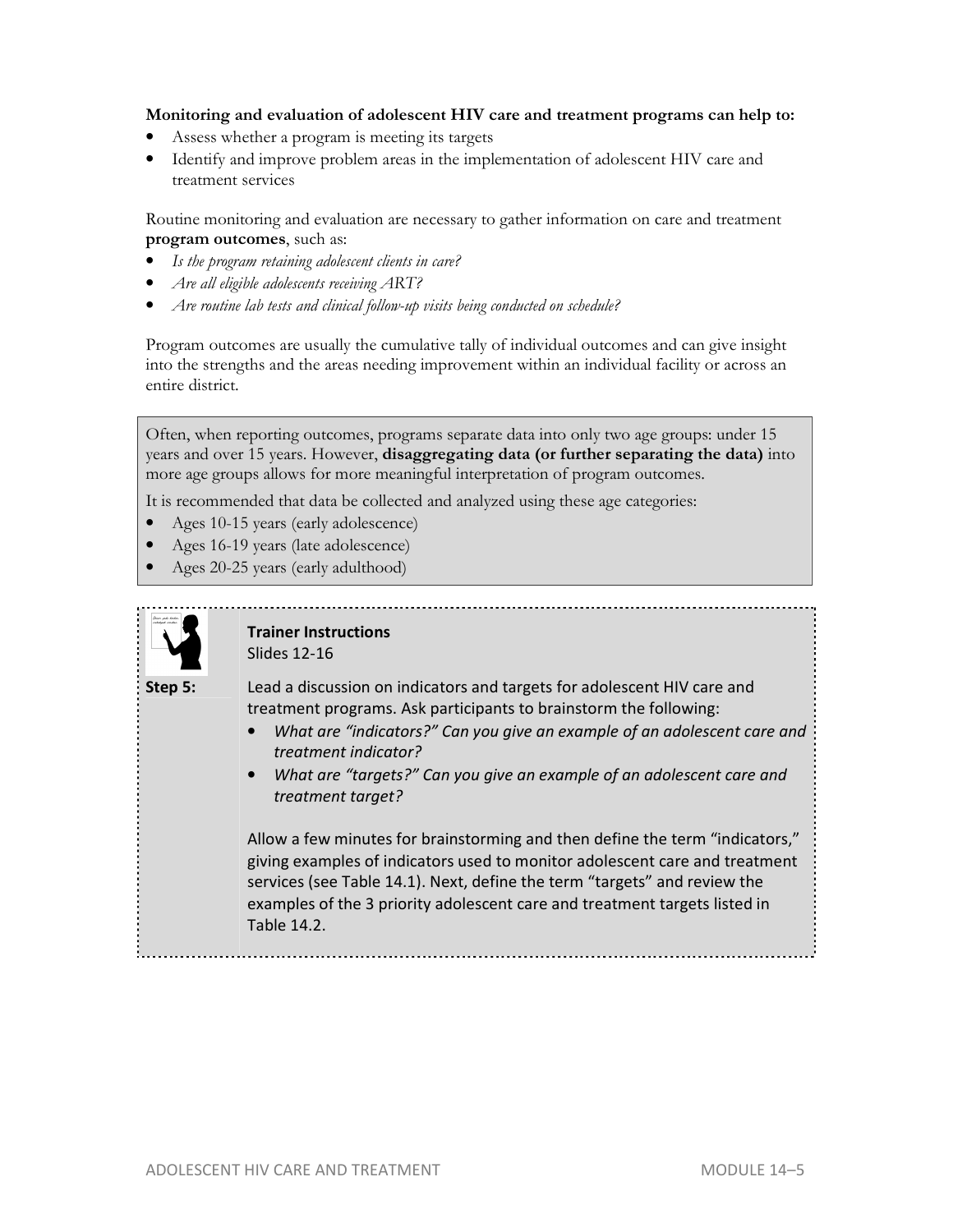### **Make These Points**

- Indicators provide information about key service interventions. Indicators can be calculated at the facility, district, or national level, depending on need and how these data will be used. It is important to monitor and evaluate changes in indicators over time.
- Targets are specific goals established before a new program or service is implemented or at other specific times (for example, setting annual targets for the number of adolescents enrolled and retained in care).

### **Indicators**

**Indicators are summary measures used to help indicate the status of a program's activities.** 

- Indicators measure things such as the number of adolescent clients tested and informed of their HIV-status, the number enrolled in HIV care, and, of those, the number initiating ART. See Table 14.1 for more examples of indicators.
- Pediatric and adult HIV care and treatment indicators are established at the national level according to the needs, resources, and standards of the specific program. Indicators are often defined in the national strategic plan for HIV.
- National level indicators generally cover service delivery to PLHIV, quality of care, and management-related information.
- Although indicators are identified at the national level, they can be calculated at the facility, district, or national level depending on need and how these data will be used.
- Some facilities have their own indicators in addition to the nationally-established indicators. Facility-level indicators can help to identify progress, problems, challenges, and solutions in the delivery of adolescent HIV care and treatment services at specific facilities. For example, facility level indicators could show how many adolescents are missing appointments and, of those, how many are followed up and returned to care.
- Indicators may need to be revised periodically (for example, in response to changes in national guidelines for the program or services being monitored).
- Indicators reflect a certain timeframe for example, over the course of a month, a quarter, or a year.
- It is important to measure changes in indicators over time. For example, if the number of HIV-infected adolescent enrolled in care is 20 in 2000, 40 in 2002, and 30 in 2004, we would want to explore reasons why the number of enrolled adolescents decreased from 2002 to 2004. One possible explanation could be that the program did not have enough physical space or provider time to continue expanding services to more than 40 adolescents per year, the maximum obtained in 2002.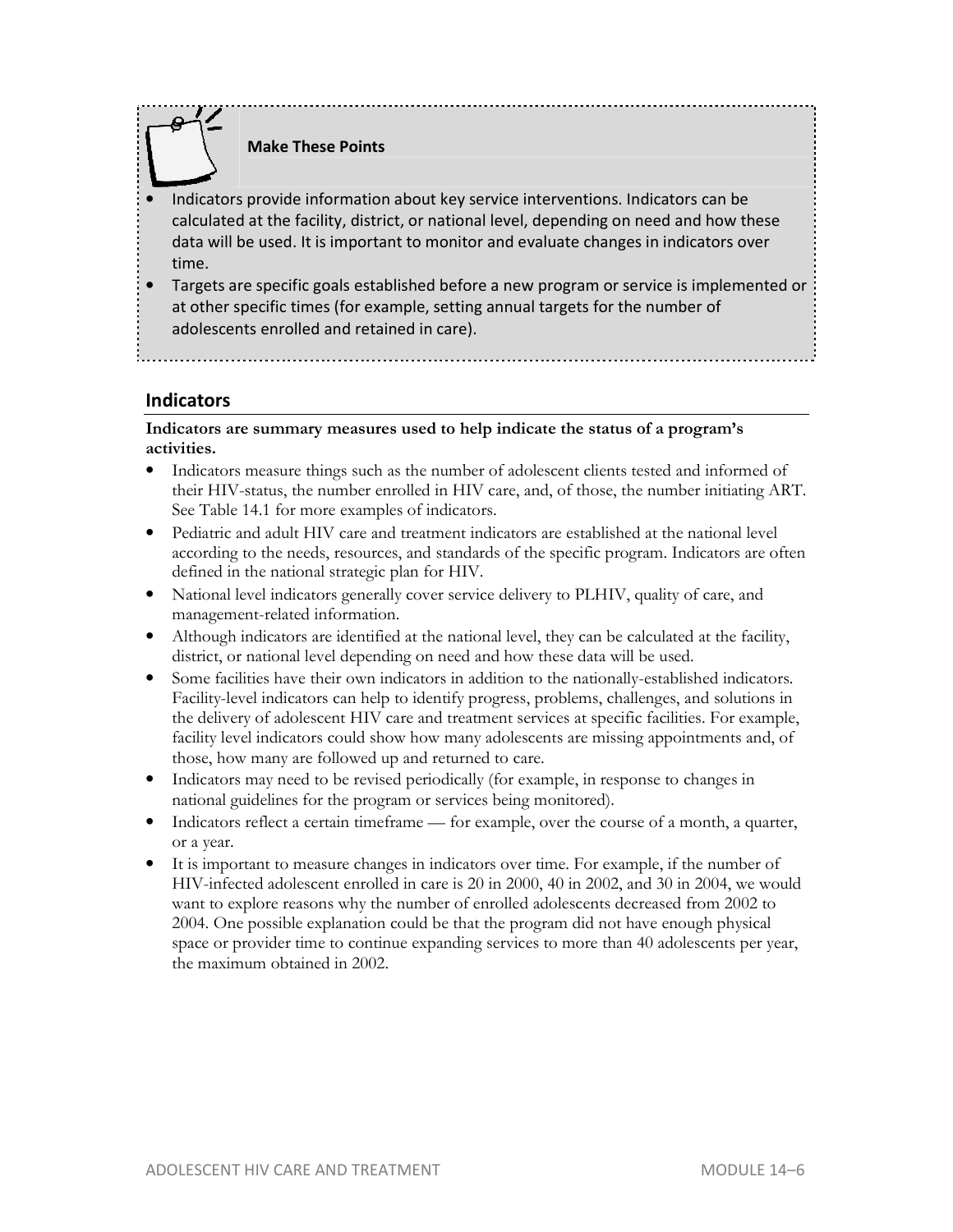#### **Table 14.1: Examples of adolescent HIV care and treatment indicators**

- Number HIV-infected adolescents (aged 10–19) enrolled in care
- Number of adolescents who initiated ART
- Number of adolescents currently receiving ART
- Number of adolescents who had a change of therapy
- Number of adolescents for whom ART was discontinued
- Number of adolescents lost to follow-up
- Number of adolescents transferred to other facilities
- Number of adolescents who have died
- Number of adolescents who have become pregnant

In addition to absolute numbers, it is good to calculate **proportions** (e.g. the proportion of adolescents who have discontinued care, the proportion who have transferred out, the proportion who have died, etc.) as this gives more useful and comparative information than raw numbers alone. However, since measuring proportions is often difficult to do, programs may wish to select a small number of priority proportions to measure. Some examples are given below and in *Appendix 14A: ICAP's Adolescent Standards of Care.*

### **Targets**

**Targets** are specific goals established before a new program or service is implemented and on a regular basis thereafter. For example, a target may be "To ensure that 95% of eligible adolescent clients initiate ART." See Table 14.2 for examples of priority targets for adolescent HIV care and treatment programs.

#### **Table 14.2: Priority targets for adolescent care and treatment programs**

| Priority Indicator 1: 95% of adolescent patients in HIV care and treatment receive |
|------------------------------------------------------------------------------------|
| Cotrimoxazole (CTX) prophylaxis                                                    |

*Measured by: Proportion of adolescent patients in HIV care and treatment receiving cotrimoxazole (CTX) during the quarter* 

| Numerator:                   | Number of adolescent patients in HIV care and treatment receiving<br>cotrimoxazole (CTX) prophylaxis during the quarter |
|------------------------------|-------------------------------------------------------------------------------------------------------------------------|
| Denominator:                 | Number of adolescent patients receiving HIV care during the quarter                                                     |
| <b>Priority Indicator 2:</b> | 90% of adolescent patients enrolled remain in care for at least 6<br>months                                             |

*Measured by: Proportion of adolescent patients enrolled in care who remained in care for 6 months* 

| Numerator:   | Number of adolescent patients still in care at 6 months after enrollment<br>$(e.g. April-June)$ |
|--------------|-------------------------------------------------------------------------------------------------|
| Denominator: | Number of adolescent patients enrolled in care in a given 3 month period<br>$(e.g. Oct-Dec)$    |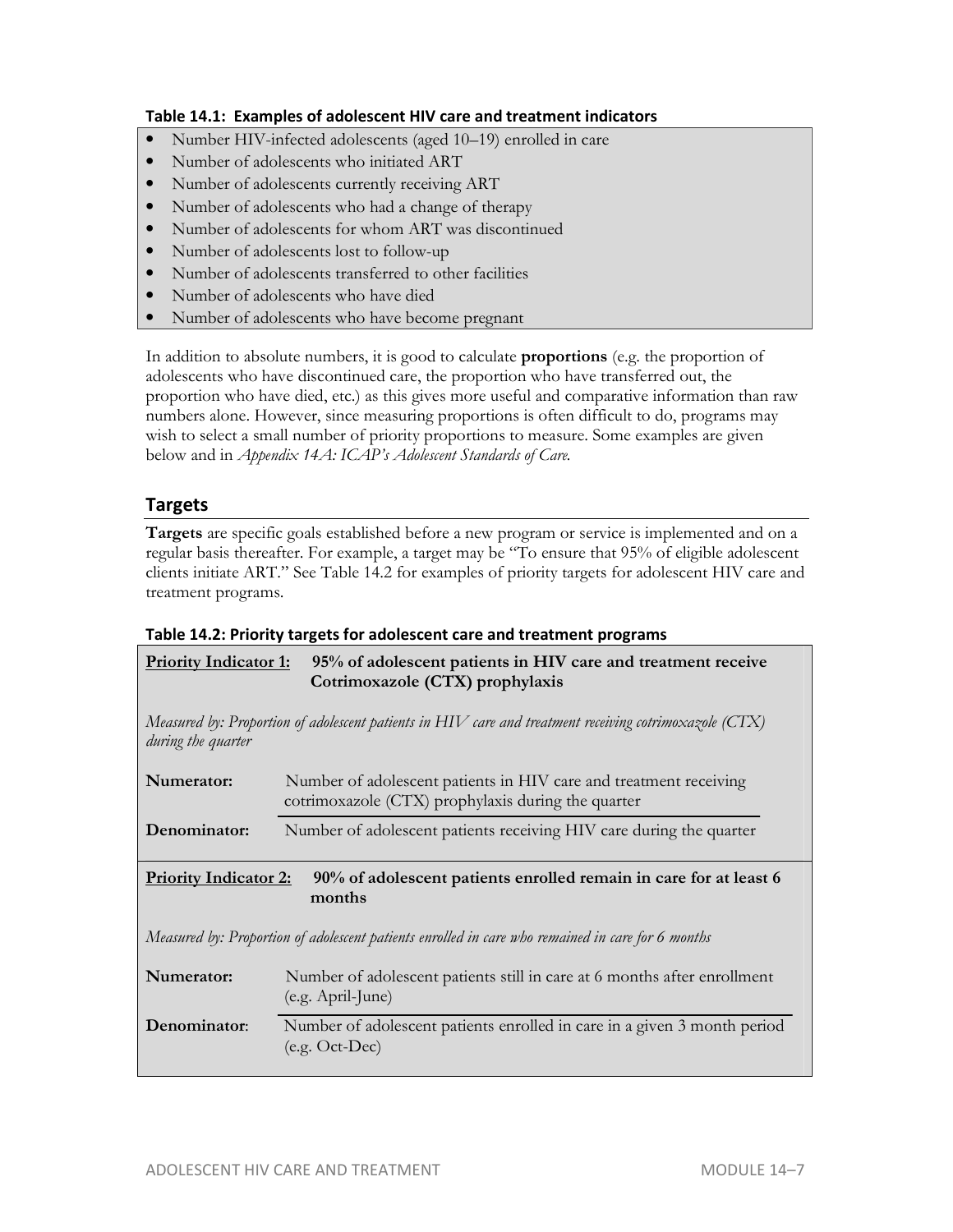### **Priority Indicator 3: 95% of all adolescent patients in HIV care and treatment receive TB screening**

*Measured by: Proportion of adolescent patients in HIV care and treatment receiving TB screening at enrollment by symptom check list during the quarter* 

| Numerator:   | Number of adolescent HIV patients screened for TB at enrollment into<br>HIV care during the quarter |
|--------------|-----------------------------------------------------------------------------------------------------|
| Denominator: | Number of new adolescent HIV patients enrolled in HIV care during the<br>quarter                    |



**Trainer Instructions**  Slides 17-21

- **Step 6:** Next, ask participants to brainstorm about the following:
	- *What is "evaluation?" What questions might an evaluation answer?*

Discuss evaluation as a way of assessing the change in indicator measurements and stress the importance of measuring indicators over time. Present key points about evaluation from the content below and the slides.



### **Make These Points**

- Evaluation is the process of tracking changes in indicators that reflect service delivery and determining whether pre-established targets have been reached.
- Monitoring and evaluation are continuous processes, not one-time events.

## **Evaluation**

While monitoring helps look at progress in indicators and helps us know if we are reaching our targets, evaluation examines the process in greater depth and helps us understand what the indicators are really telling us. Evaluations help take a closer look at the outcomes of interest and can help answer questions about what outcomes mean and what differences the program is making.

- Evaluations are typically conducted at specific time periods (for example, at the end of the year), whereas monitoring happens on a daily, monthly, and quarterly basis.
- At its simplest, an evaluation of routinely collected data from the adolescent HIV care and treatment program will demonstrate to what extent planned activities are actually realized by comparing targets with indicator measurements. So, for example, an evaluation might help to answer the following questions:
	- *What percent of the target for ART initiation was reached by the program last year?* (In other words, did we initiate as many people on ART as we had planned or expected to enroll?)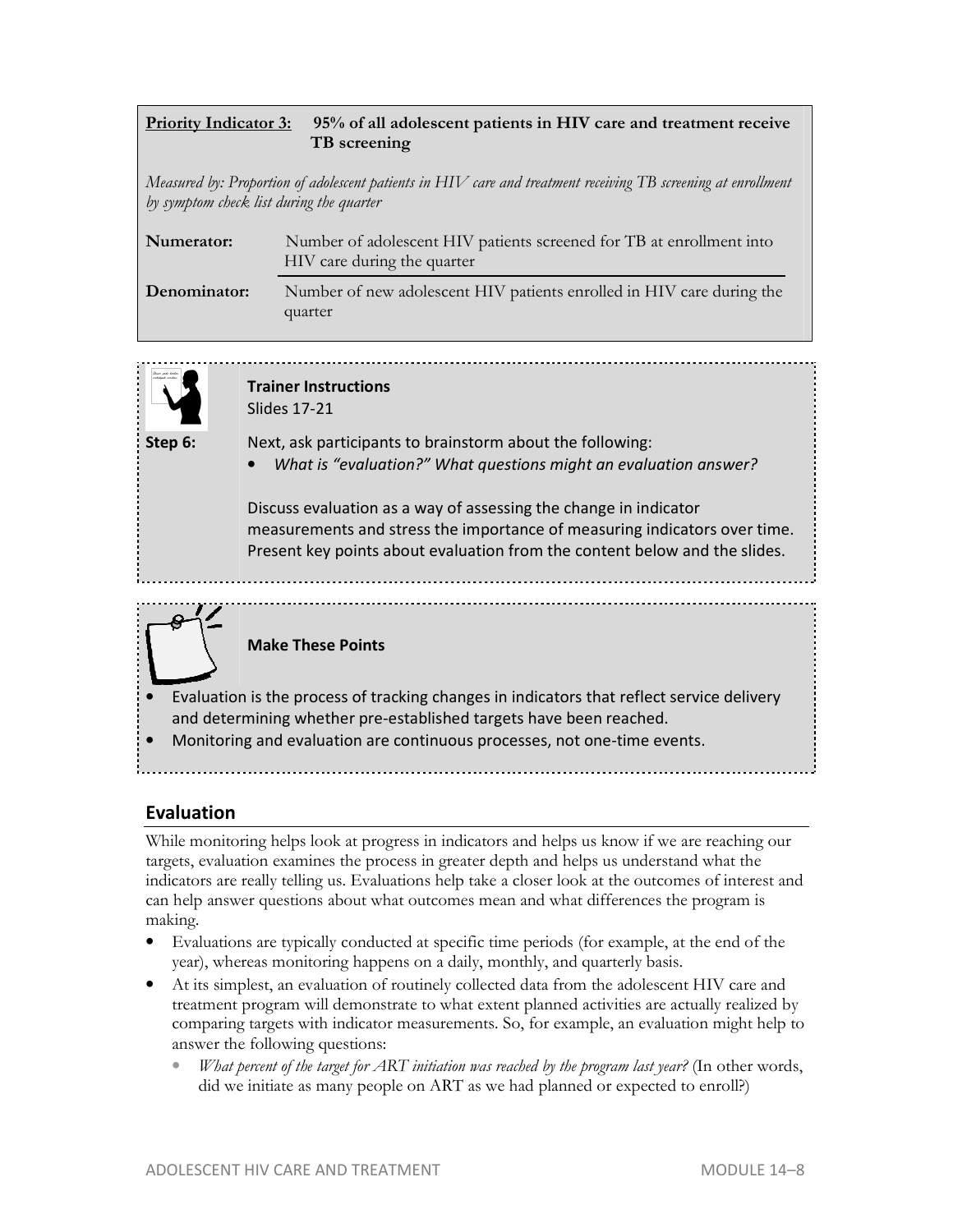Evaluations can also involve research methods to systematically investigate a program's effectiveness. In this case, evaluation may involve special studies and specific research design, and may require a control or comparison group. One might use evaluation to answer the following program questions:

- • *Are adolescents enrolled in a peer support group more likely to return for scheduled appointments compared to adolescents who do not participate in peer support groups?*
- Are adolescents enrolled in the program experiencing a better quality of life? (Use patient surveys to collect these data)
- • *Has the program reduced the number of adolescents hospitalized for HIV-related illnesses?* (Compare hospitalization rates before and after the adolescent program started, using chart review)

Evaluations should be conducted regularly to look at changes that occur as the adolescent HIV program is implemented and maintained. For example, *has the percentage of adolescents who receive TB screening improved since the start of the program? What about the percentage of adolescents who are retained in care for at least 6 months? If so, can these changes be attributed to our program?* This will enable program staff to identify areas of program strength and weakness, and to respond to weaknesses by investigating and correcting problems.

The monitoring and evaluation process is a continuous one, as shown in Figure 14.1, below.

#### **Figure 14.1: Monitoring and evaluation as a continuous process**



Adapted from: ICAP. (2007). *Clinical systems mentorship: The ICAP guide to site support*. Available at: http://www.columbia-icap.org/resources/supporttools/files/SSG.Draft%201.1.pdf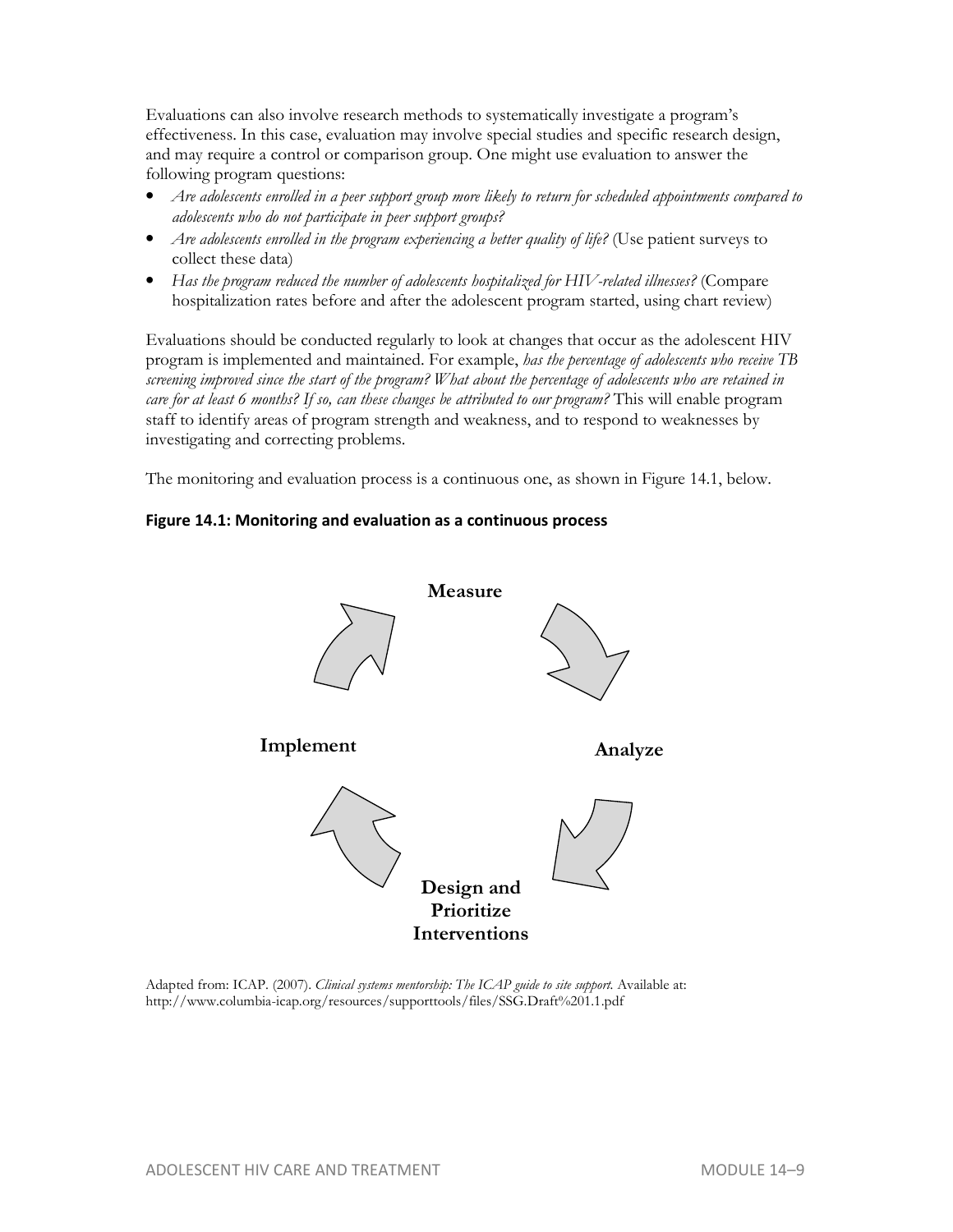

### **Trainer Instructions**  Slides 22-25

**Step 7:** Discuss reporting, focusing on the use of monitoring data to complete monthly reports and how summary data can be used to evaluate services. Ask participants the following questions:

- *At your clinic, how are the monthly summary forms and reports completed? To whom are they submitted?*
- *These reports are analyzed at the district is there someone at your clinic who analyzes them as well?*
- *What is done with the information in these monthly reports? Is it ever used to improve/modify services?*

Recording key points on flip chart and fill in as needed using the content below and the slides.

### **Make These Points**

- Monitoring and evaluation (M&E) is an ongoing, continuous process that informs the planning and implementation of changes aimed at improving the delivery of adolescent HIV care and treatment services.
- Indicators are calculated using routinely collected "data elements," which are recorded in registers and summarized on monthly summary forms.
- Key staff should review their facility's monthly report to ensure that activities will meet targets and goals. Program successes and weaknesses, along with a monthly data summary, should be reviewed at multidisciplinary team meetings in order to initiate discussion on how weaknesses will be addressed.

## **Reporting**

There are numerous steps in the reporting process and each step is important:

- 1. Individual client data are recorded in facility-held patient charts, patient-held records, and/or nationally standardized **registers**.
- 2. Data in these registers are tallied and the totals are recorded on nationally standardized **monthly summary forms**. These totals summarize a facility's progress on key indicators (such as those listed in Table 14.1).
- 3. These monthly summary forms are submitted to the district level.
- 4. Districts collate the monthly summary forms (in other words, they put together the forms from all of the district clinics) and submit the collated data to the national level.

The data summarized on each monthly summary form should also be compiled into a **monthly report** so staff can review how the program is doing. The monthly report for the facility might include that which was reported to the district as well as additional data, such as data collected on retention or quality indicators (see Session 14.2).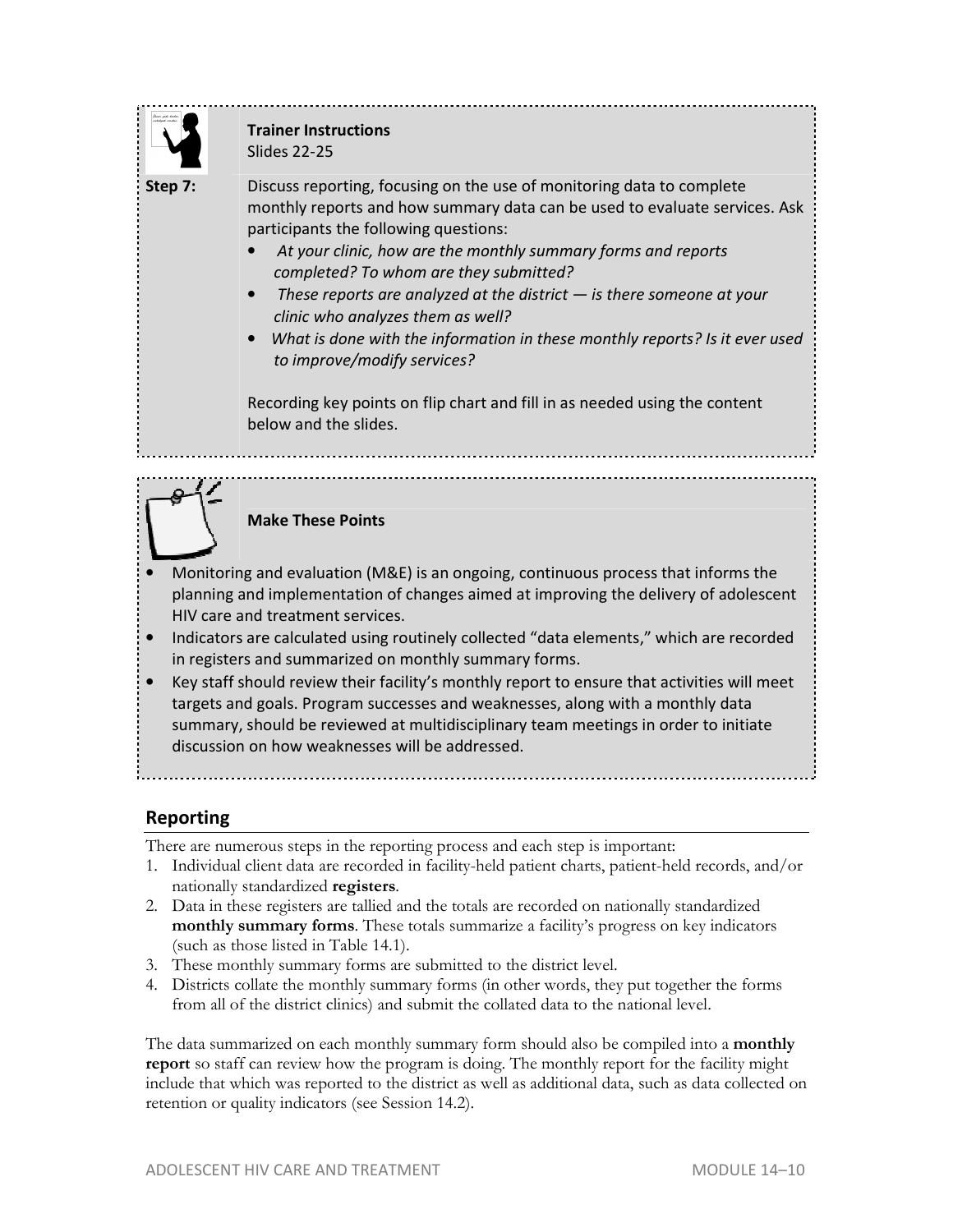All staff must be aware of the importance of completing registers in an accurate way. Monthly summary forms and reports will only be accurate if registers are completed correctly and consistently. This is discussed further in the next session.

### **Program Modification**

At every level of the system — facility, district, and national — monthly summary forms should lead to discussion on how the program can be modified or improved to better meet targets. (This activity is referred to as "design and prioritize interventions" in Figure 14.1)

• For example, if the most recent monthly report indicated that 10 out of 50 (20%) newly enrolled HIV-infected adolescents with CD4 cell counts less than 350 were initiated on ART this month, but that the target was to initiate at least 80% of those who were eligible on ART, we would want to identify ways that the program could be modified or improved in order to reach the target.

#### **Such program improvements will require discussion of the following:**

- **What is the problem?**: *What are the barriers to rapid ART initiation for adolescents? Can ART adherence training be streamlined? If many of our adolescent clients are orphans, is there a problem identifying treatment buddies or caregivers who are responsible for supporting ART adherence? Are there delays in getting CD4 test results from the laboratory prior to initiating ART?*
- **How will we address the problem?**: *Once the key problems have been identified, how will these problems be addressed?*
- **What is our plan?**: *Once the key solutions and specific actions have been identified,* **who** *will address the issue, by* **when***, and using what* **funding** *(if funding is needed)?*
- **How will we know if the plan is working?**: *How will we know if the new initiative is working? Will we look at this year's first few monthly reports (or quarterly summary report, if available)?* If so, what *improvement do we expect to see? Will we consider the program modifications successful if our ART initiation increases to 40%? 65%? 80%?*

This process is discussed in more detail in the "Quality Improvement" section in Session 14.2.



### **Trainer Instructions**  Slides 26-31

**Step 8:** Discuss the characteristics of effective M&E systems from the content below and in the slides, highlighting the importance of confidentiality and accuracy. Note that the more complete and accurate the information collected with the data collection tools (forms and registers) is, the more useful the results of monitoring will be.

**Step 9:** Provide an overview of the national HIV care and treatment record keeping and reporting systems and then summarize the standardized national forms used to provide data on HIV care and treatment for adolescents.

> Provide copies of commonly used registers and forms to each participant. It may also be helpful to have samples of forms and registers that have been completed, as well as written instructions on how to complete them. Remind participants that they will have a chance to practice filling in these forms and registers as a part of the practicum session.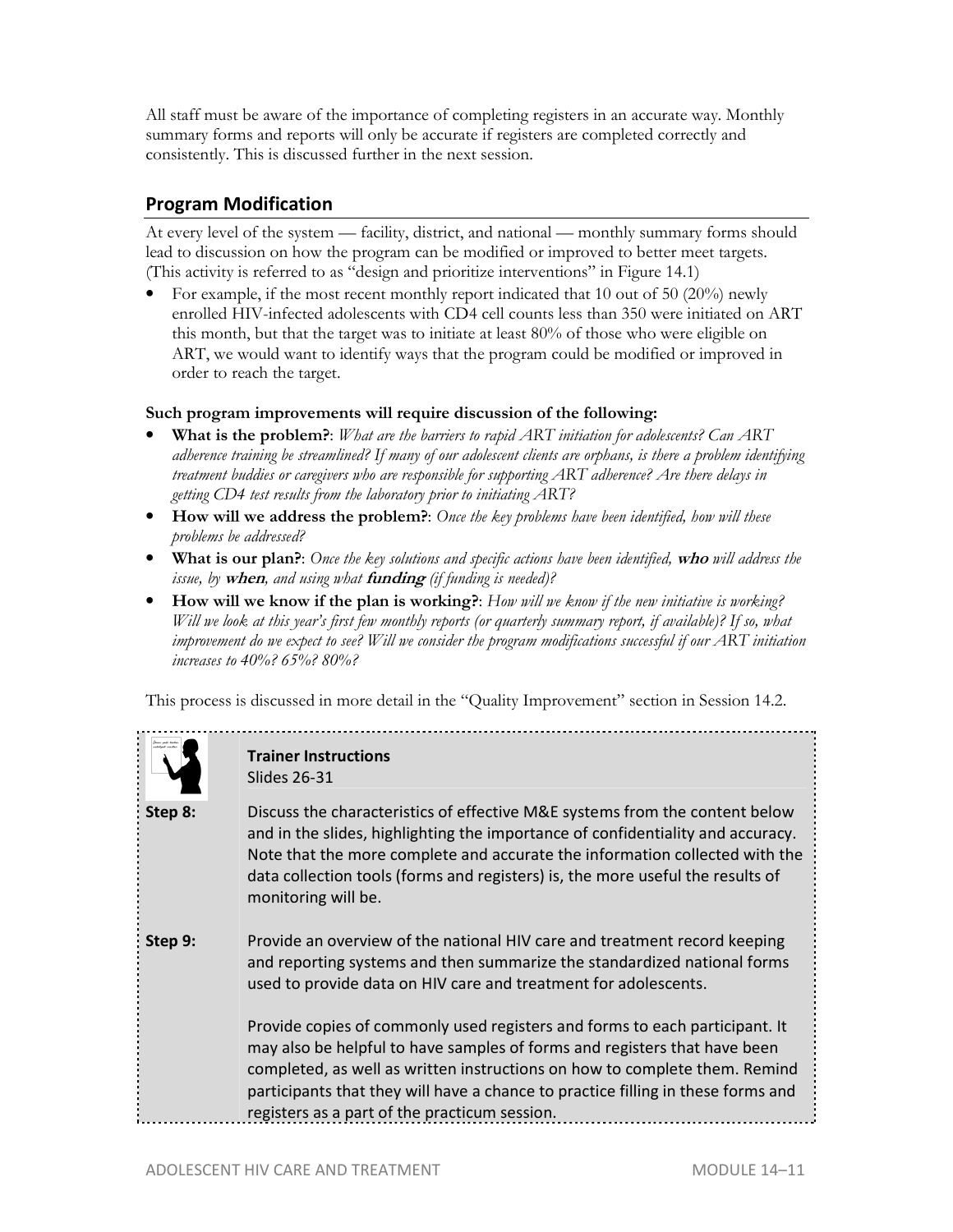### **Make These Points**

- Standard national forms and registers are used to collect key data on adolescent HIV care and treatment services. These national tools are periodically revised and updated based on changes in national HIV guidelines, so it is important to check that your facility is using the most updated versions.
- It is very important that facilities follow a consistent procedure for counting enrollment and retention of adolescent clients as they are "transferred out" of pediatric registers and "transferred in" to adult registers.
- Patient confidentiality must always be maintained. All records, including registers, must be kept in a secure location and no identifying data should leave the site.
- Ensuring that data are collected and recorded accurately, completely, and reliably on standardized forms and according to established procedures is the responsibility of the staff members who conduct these duties.

### **Adolescent HIV Care and Treatment Data Collection and Forms**

**Standard data collection and accurate recording of activities and outcomes are essential.**  Data collection for adolescent HIV care and treatment is usually done through the existing national M&E system, using existing national HIV care and treatment forms and registers. **There is not usually a separate system with adolescent-specific forms.**

- In most cases, adolescent data will be captured in the national forms for pediatric HIV, meaning that the same system and tools can be used to describe, monitor, and evaluate both the pediatric HIV program and the adolescent program.
- This is why it is particularly important that data are appropriately disaggregated by age, as described previously.
- However, if an adolescent client is provided with care in an adult HIV clinic (either because he or she has been transitioned to the adult HIV clinic or because pediatric services are unavailable), then facilities should use the national forms for adult HIV care and treatment to report activities related to the ALHIV.

#### **Characteristics of effective M&E systems**

Effective monitoring and evaluation systems require record keeping that is:

- **Accurate** in other words, correct and true. So, if a client's CD4 count is 401, make sure that "401" is entered correctly in the appropriate cell, along with his or her identifying code or name.
- **Reliable** completed the same way every time (for example, recording the adolescent's age in years and months at every visit)
- **Standardized** recorded using the same tools (for example, using the same registers, abbreviations, formulas, and definitions) in every clinic across the district or country
- **Recorded** following established guidelines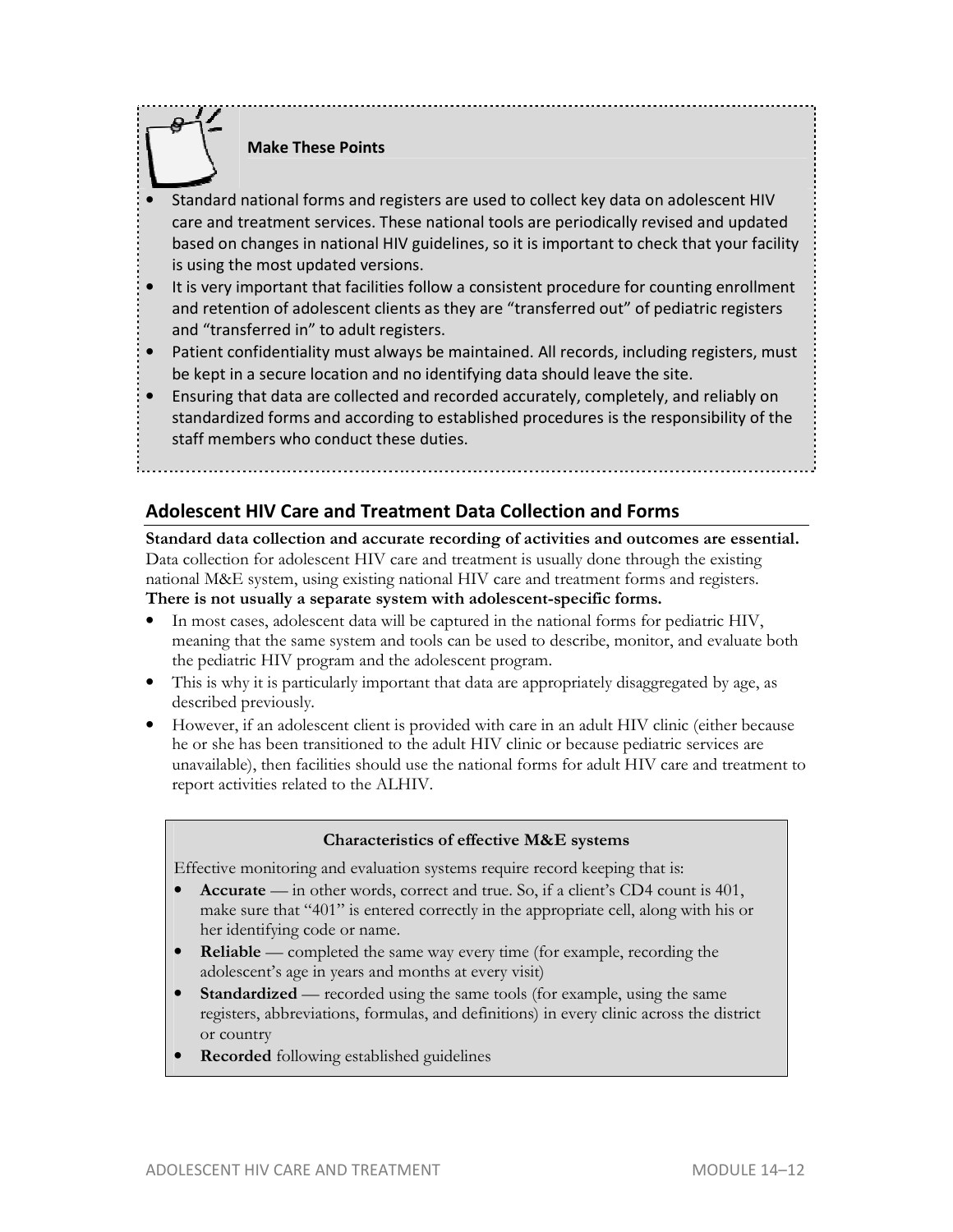#### **Be mindful of adolescents who have transitioned to adult care:**

- In facilities with established adolescent programs, adolescents may need to be "transferred out" of pediatric registers and monthly summary forms as they age and "transferred in" to adult HIV program reporting forms and registers.
- There should be national guidelines for this procedure, but if they cannot be identified, facilities should have their own consistent procedure for counting enrollment and retention of adolescents who have begun to meet the definition of "adult" HIV patients.
- Care taken with these data issues will be rewarded with more accurate data on retention of adolescents in the program.

#### **Remember these important points:**

- Systems for documenting care and treatment activities must **maintain client confidentiality.** All records, including registers, must be kept in a secure location and no identifying data should leave the site.
- It is the responsibility of all staff members who complete registers or summary forms to **ensure that data are accurate and complete and that data collection protocols are followed.** Attention to accuracy will help to ensure that monthly, quarterly, and annual reports accurately reflect services and activities conducted at the clinic.

**The following is a list of some of the key registers and forms facilities use to monitor activities in their adolescent programs** (note that this list assumes adolescents are being captured on pediatric registers and forms; adapt as needed if adolescents will only be seen in adult clinics):

- Ward or clinic register
- General HIV counseling and testing register
- Patient care card
- HIV care summary sheet
- Pediatric clinical follow-up form
- Pediatric ART eligibility form
- Pediatric adherence form
- Pharmacy logbook/register
- Patient status form
- TB diagnostic worksheet and TB screening tool
- Pediatric patient locator form



#### **Trainer Instructions**  Slides 32-33

### **Step 10:** Lead a discussion on the importance of appointment and tracking systems as a part of comprehensive care for ALHIV. Ask participants the following questions and fill in as needed using the content below and in the slides:

- *What appointment and tracking systems exist in your facility?*
- *Why are appointment and tracking systems important for adolescent care and treatment?*
- *How might you improve these systems in the future?*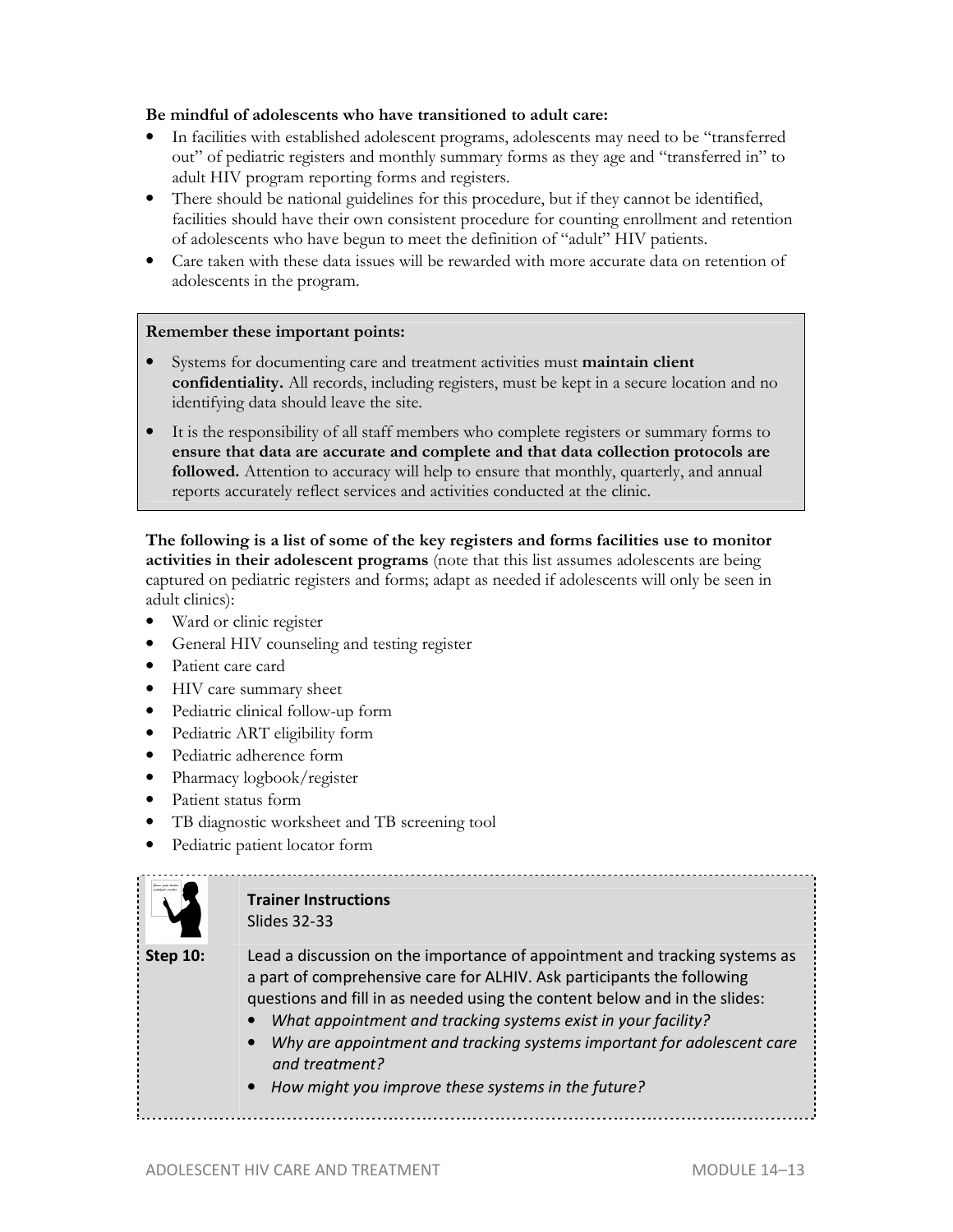

**Make These Points** 

• Follow-up systems for patient tracking are recommended to support adherence to care and medicines.

### **Tracking Missed Appointments**

Health facilities should use an **appointment book** to keep track of upcoming and missed appointments. A follow-up system should also be developed to contact those who have missed appointments (and their caregivers) to try to bring them back into care.

#### **A follow-up system requires:**

- A working appointment system whereby health workers can readily track missed appointments and contact clients (and caregivers) who have missed an appointment in order to bring them back to the clinic.
- In urban areas, contact may involve the use of cell phones (making phone calls or sending SMS messages). In rural areas, contact may involve the efforts of community workers, NGOs, Peer Educators, family members, or friend networks.
- Contacting clients and families when appointments have been missed, either by phone or home visit, requires the consent of the adolescent client and/or the caregiver. Therefore, a system should be in place to obtain contact information at enrollment, to update this information at each subsequent visit, and to routinely request consent to follow up missed appointments.



#### **Trainer Instructions**  Slides 34-38

**Step 11:** Facilitate Exercise 1 to give participants a chance to review and discuss a data sample that could have come from an adolescent HIV care and treatment program.

|                 | Exercise 1: Using Data for Decision-Making: Small group work and large group discussion                                                                                                                                                                                       |
|-----------------|-------------------------------------------------------------------------------------------------------------------------------------------------------------------------------------------------------------------------------------------------------------------------------|
| <b>Purpose</b>  | To review adolescent HIV care and treatment data and to analyze the                                                                                                                                                                                                           |
|                 | data for use in program decision-making                                                                                                                                                                                                                                       |
| <b>Duration</b> | 50 minutes                                                                                                                                                                                                                                                                    |
| <b>Advance</b>  | Review and analyze the sample adolescent HIV care and treatment                                                                                                                                                                                                               |
| Preparation     | quarterly report (Table 14.3) and review all calculations to ensure you<br>understand them.<br>Note that the "% of Target" column does not appear in the<br>$\bullet$<br>Participant Manual. Participants should calculate these percentages<br>when working in small groups. |
|                 | Bring in calculators so that the small groups can calculate<br>$\bullet$<br>percentages for the sample data set. Participants may also use the<br>calculators on their cell phones or laptops.                                                                                |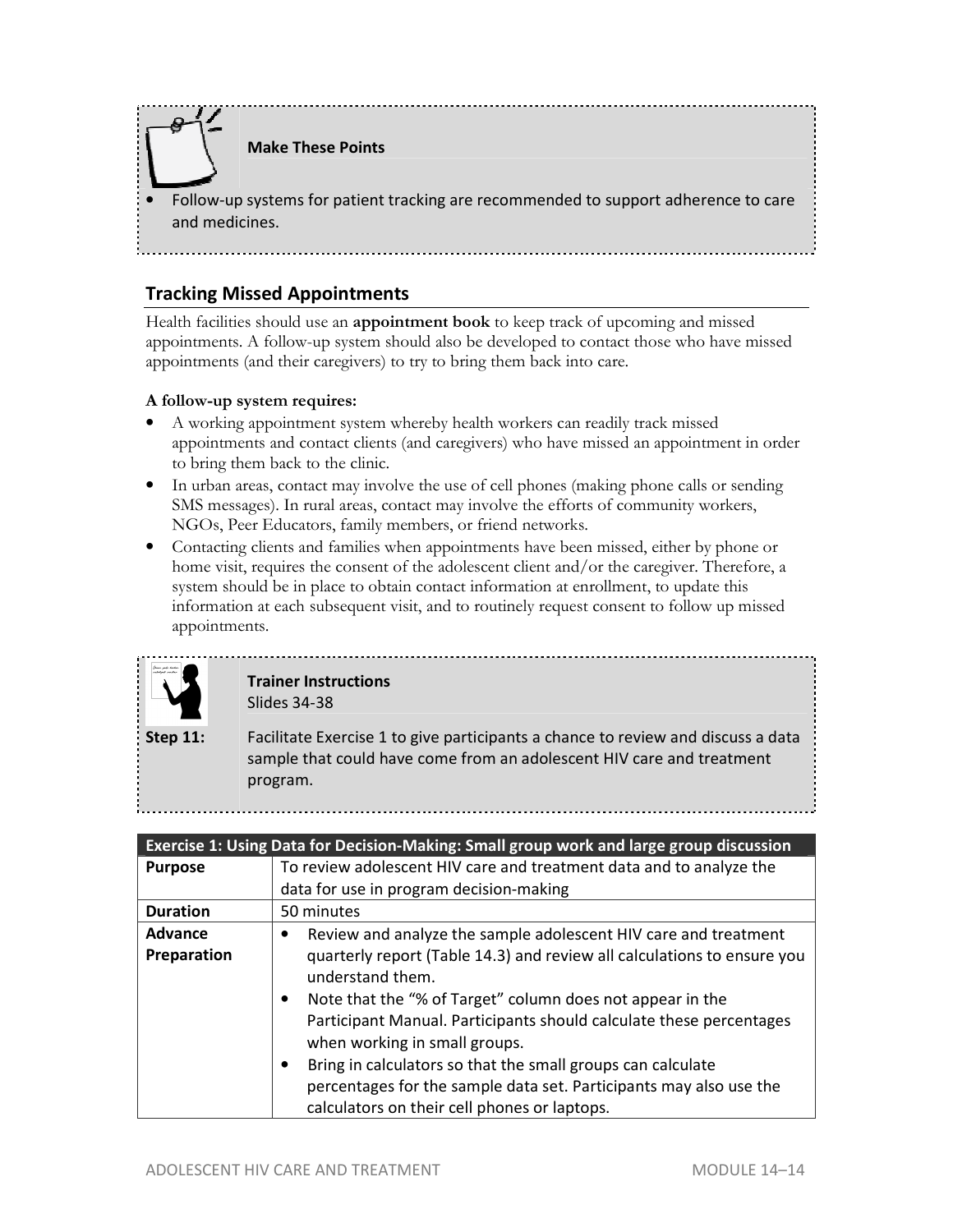| Introduction      | This exercise is a chance for us to review and analyze some sample         |
|-------------------|----------------------------------------------------------------------------|
|                   | adolescent care and treatment data. Regular analysis of program data       |
|                   | provides the information we need to identify gaps and weaknesses in        |
|                   | services. It also indicates where effort is needed to make improvements.   |
| <b>Activities</b> | <b>Small Group Work</b>                                                    |
|                   | 1. Break participants into small groups.                                   |
|                   | Part 1 of small group work: Give the groups about 20 minutes to<br>2.      |
|                   | review the data in Table 14.3 (below). Ask the groups to calculate the     |
|                   | "% of Target" in the last column, based on the data provided. Then         |
|                   | ask them to discuss the following questions:                               |
|                   | A. For which indicators is Clinic Make Believe doing well and meeting      |
|                   | its targets? How do you know?                                              |
|                   | B. For which indicators is Clinic Make Believe NOT meeting its             |
|                   | targets? How do you know?                                                  |
|                   | C. If the number of adolescents enrolled in care in Q4 (the $4^{th}$       |
|                   | quarter) of 2009 was 450 and the number of adolescents receiving           |
|                   | ART was 290, would you say the clinic is doing better or worse             |
|                   | enrolling clients in ART in 2010?                                          |
|                   | D. Which areas should the staff of Clinic Make Believe focus on            |
|                   | improving?                                                                 |
|                   | 3. Part 2 of small group work: Ask the groups to take another 10           |
|                   | minutes to identify one of the areas that needs improvement at Clinic      |
|                   | Make Believe and to discuss:                                               |
|                   | A. What is the problem?                                                    |
|                   | B. How should we (assuming we are the managers at Clinic Make              |
|                   | Believe) address the problem?                                              |
|                   | The trainer should circulate among the small groups during the             |
|                   | discussion to respond to questions and to correct any misconceptions.      |
|                   | <b>Small Group Presentations and Large Group Discussion</b>                |
|                   | 4. Reconvene the large group. Ask the first small group to report on Part  |
|                   | 1 of the small group work. Ask other groups to comment on whether          |
|                   | or not they agree and why.                                                 |
|                   | Ask another group to report on Part 2 of the small group work.<br>5.       |
|                   | Encourage discussion as answers to the 2 questions may vary.               |
|                   | 6. Ask if any small group chose a different indicator (than the one        |
|                   | already reported on) for Part 2 of the small group work. If so, ask that   |
|                   | group to report as well. Encourage discussion about their answers to       |
|                   | the 2 questions.                                                           |
|                   | 7. (optional) Ask the adolescent co-trainer to comment on the ways         |
|                   | facilities can involve ALHIV in the review and analysis of routinely       |
|                   | collected data, with the aim of identifying gaps and improving             |
|                   | services.                                                                  |
| <b>Debriefing</b> | A close review of the data in routine (monthly, quarterly, or annual)<br>٠ |
|                   | summary reports can provide much information about the strengths           |
|                   | and weaknesses of a program.                                               |
|                   |                                                                            |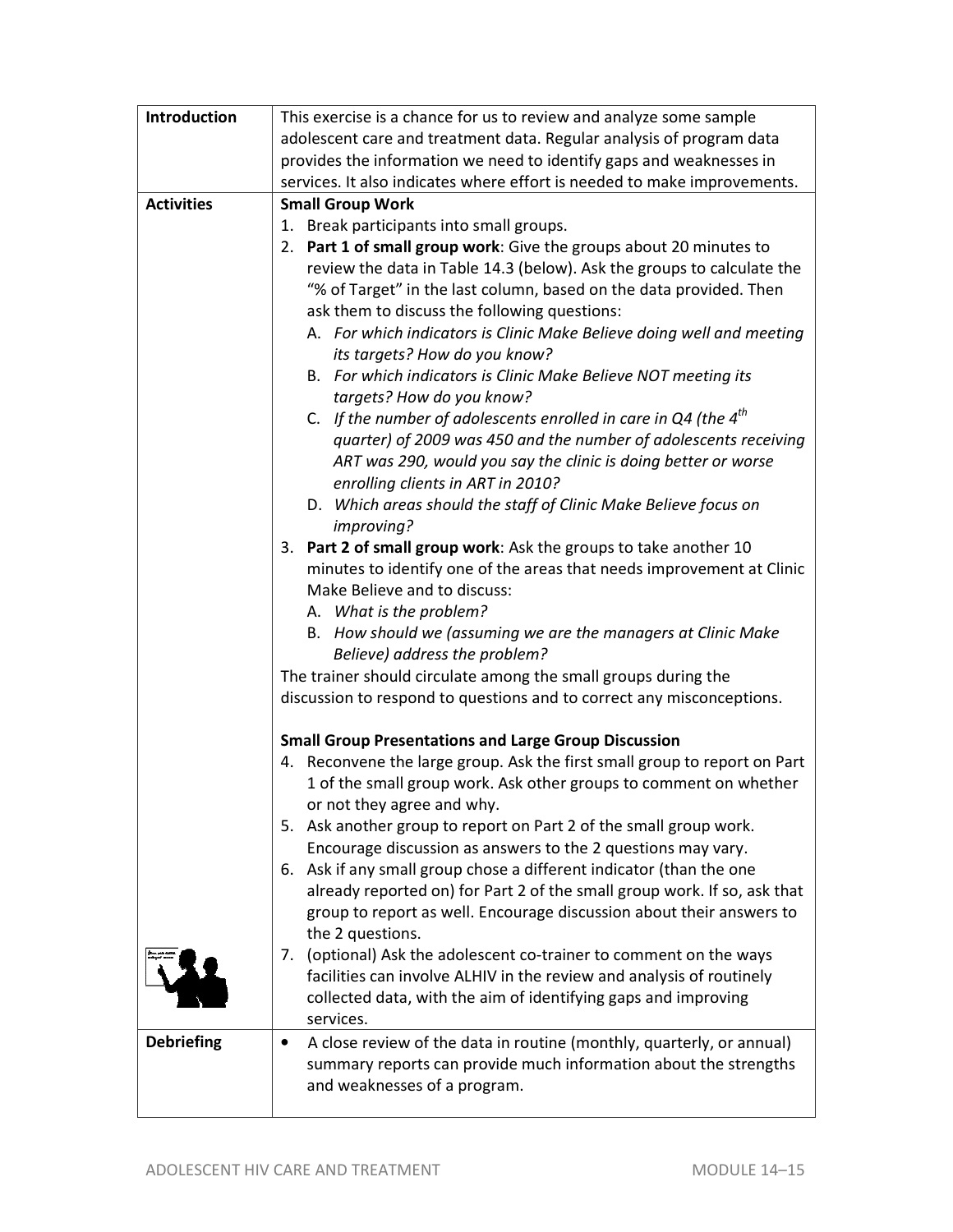| In reviewing summary reports, it is important to compare the current<br>$\bullet$<br>period's data with data from the previous period (or against targets).<br>Otherwise, you won't know if the data represent an improvement or<br>a decline in services.                  |
|-----------------------------------------------------------------------------------------------------------------------------------------------------------------------------------------------------------------------------------------------------------------------------|
| When comparing raw data against targets, calculate percentages (use<br>$\bullet$<br>the current period figures as the numerator and the target as the<br>denominator) to get a better sense of progress or to compare with<br>earlier periods (months, quarters, or years). |

#### **Table 14.3: Sample data for Exercise 1**

| Quarterly adolescent HIV care and treatment summary report for Clinic Make Believe |                 |                                  |                                       |  |  |  |
|------------------------------------------------------------------------------------|-----------------|----------------------------------|---------------------------------------|--|--|--|
| Number of adolescents enrolled in care                                             | 2010, Q4        | Target*                          | % of Target                           |  |  |  |
| Females, aged 10-14<br>$\bullet$                                                   | 100             |                                  |                                       |  |  |  |
| Males, aged 10-14<br>$\bullet$                                                     | 95              |                                  |                                       |  |  |  |
| Females, aged 15-19<br>$\bullet$                                                   | 150             |                                  |                                       |  |  |  |
| Males, aged 15-19<br>$\bullet$                                                     | 165             |                                  |                                       |  |  |  |
| Total<br>$\bullet$                                                                 | 510             | 550                              | 93%                                   |  |  |  |
| Number of adolescents receiving ART                                                | 2010, Q4        | Target*                          | % of Target                           |  |  |  |
| Females, aged 10-14<br>$\bullet$                                                   | 75              |                                  |                                       |  |  |  |
| Males, aged 10-14<br>$\bullet$                                                     | 70              |                                  |                                       |  |  |  |
| Females, aged 15-19<br>$\bullet$                                                   | 102             |                                  |                                       |  |  |  |
| Males, aged 15-19<br>$\bullet$                                                     | 120             |                                  |                                       |  |  |  |
| Total<br>$\bullet$                                                                 | 367             | 350                              | 105%                                  |  |  |  |
| Number of new adolescent clients                                                   | 2010, Q4        | Target*                          | % of Target                           |  |  |  |
| Females, aged 10-14<br>$\bullet$                                                   | $\mathbf{1}$    |                                  |                                       |  |  |  |
| Males, aged 10-14<br>$\bullet$                                                     | $\overline{2}$  |                                  |                                       |  |  |  |
| Females, aged 15-19<br>$\bullet$                                                   | 22              |                                  |                                       |  |  |  |
| Males, aged 15-19<br>$\bullet$                                                     | 12              |                                  |                                       |  |  |  |
| Total<br>$\bullet$                                                                 | 37              | 40                               | 93%                                   |  |  |  |
| Number of adolescent clients who missed appointments                               | 2010, Q4        | Target*                          | % of Target                           |  |  |  |
| Females, aged 10-14 (75 had appointments this quarter)<br>$\bullet$                | 20 (27%)        |                                  |                                       |  |  |  |
| Males, aged 10-14 (70 had appointments this quarter)<br>$\bullet$                  | 23 (33%)        |                                  |                                       |  |  |  |
| Females, aged 15-19 (95 had appointments this quarter)<br>$\bullet$                | 37 (39%)        |                                  |                                       |  |  |  |
| Males, aged 15-19 (105 had appointments this quarter)<br>$\bullet$                 | 42 (40%)        |                                  |                                       |  |  |  |
| Total (345 had appointments this quarter)<br>$\bullet$                             | 122<br>$(35\%)$ | $10\%$ of those<br>in care, max. | 35% vs. 10%, they<br>are doing poorly |  |  |  |
| Number of adolescent clients attending support group<br>meetings                   | 2010, Q4        | Target*                          | % of Target                           |  |  |  |
| Females, aged 10-14<br>$\bullet$                                                   | 55              |                                  |                                       |  |  |  |
| Males, aged 10-14<br>$\bullet$                                                     | 45              |                                  |                                       |  |  |  |
| Females, aged 15-19<br>$\bullet$                                                   | 120             |                                  |                                       |  |  |  |
| Males, aged 15-19<br>$\bullet$                                                     | 130             |                                  |                                       |  |  |  |
| Total<br>$\bullet$                                                                 | 350             | 50% of those<br>in care          | 69% vs. 50%, they<br>are doing well   |  |  |  |
| Number of support group meetings held at the clinic                                | 2010, Q4        | Target*                          | % of Target                           |  |  |  |
| For 10-14 year olds<br>$\bullet$                                                   | 6               |                                  |                                       |  |  |  |
| For 15-19 year olds<br>$\bullet$                                                   | 10              |                                  |                                       |  |  |  |
| For caregivers<br>$\bullet$                                                        | 3               |                                  |                                       |  |  |  |
| Total                                                                              | 19              | $\overline{Q}$                   | 211%                                  |  |  |  |
| Number of active Adolescent Peer Educators at the clinic                           | 2010, Q4        | Target*                          | % of Target                           |  |  |  |
| Number of active Adolescent Peer Educators at the clinic                           | 15              | 6                                | 250%                                  |  |  |  |
| * If a cell is blank, it means that sub-targets have not been stated.              |                 |                                  |                                       |  |  |  |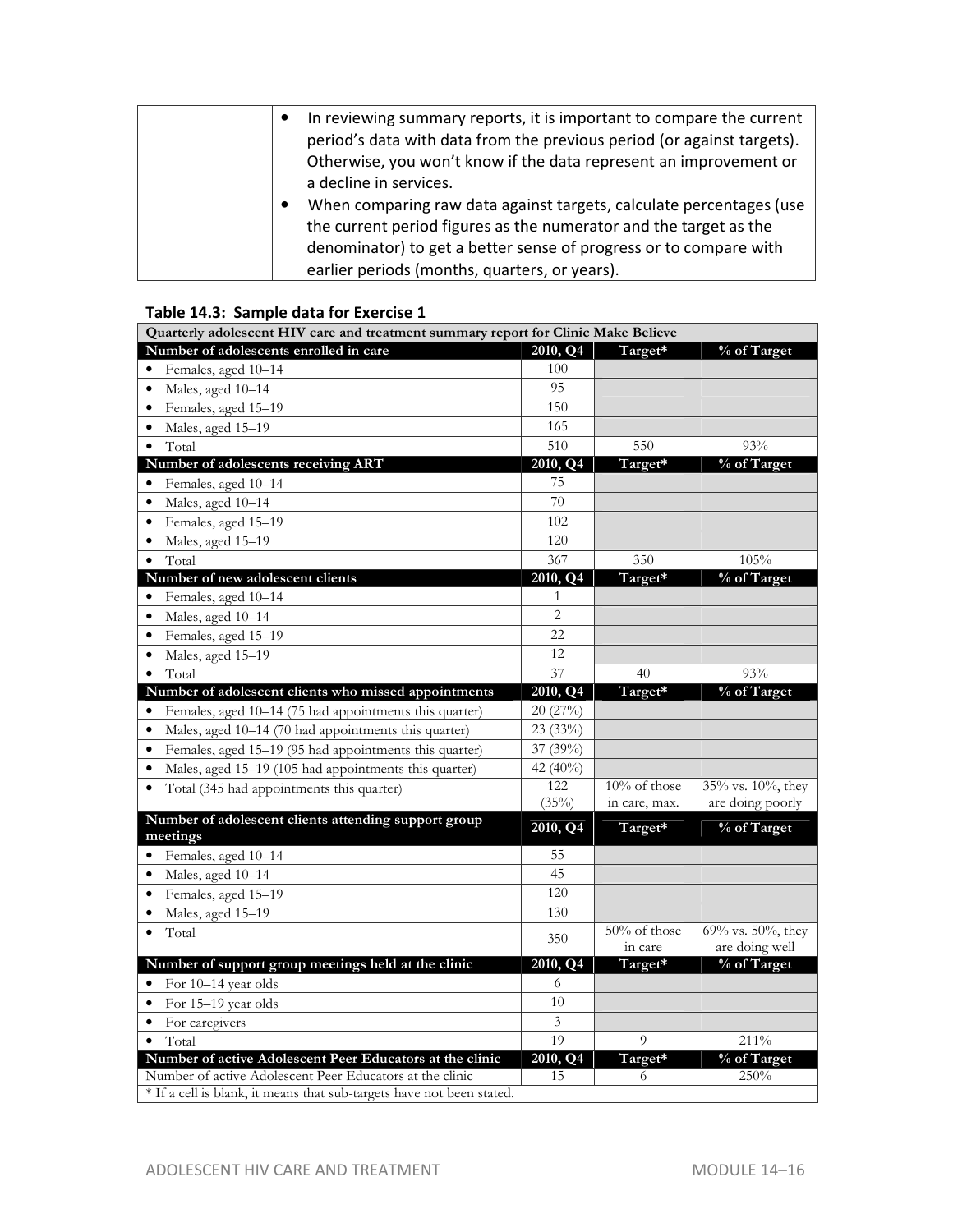### **Exercise 1: Using Data for Decision-Making: Small group work and large group discussion Part 1 of small group work**

### **A***. For which indicators is Clinic Make Believe doing well and meeting its targets? How do you know?*

Clinic Make Believe is doing very well in the following areas:

- Number of adolescents receiving ART
- Number of adolescent clients attending support group meetings
- Number of support group meetings held at the clinic
- Number of active Adolescent Peer Educators at the clinic

#### **B***. For which indicators is Clinic Make Believe NOT meeting its targets? How do you know?*

Clinic Make Believe is not meeting its targets for those indicators that are circled in the column on the right:

- Number of adolescents enrolled in care
- Number of new adolescent clients
- Number of adolescent clients who missed appointments

### **C***. If the number of adolescents enrolled in care in Q4 (the 4th quarter) of 2009 was 450 and the number of adolescents receiving ART was 290, would you say that the clinic is doing better or worse enrolling clients in ART in 2010?*

In Q4 of 2010, Clinic Make Believe had 367 of 510 clients enrolled in ART (about 71%). In Q4 of 2009, the clinic had 290 of 450 clients enrolled in ART (about 64%). In 2010, the clinic had a higher percentage of its clients on ART, so we can say that it did better in 2010 enrolling clients in ART than it did in 2009. Note that numbers had to be translated into percentages before they could be compared.

#### **D.** *Which areas should Clinic Make Believe staff focus on improving?*

Staff should focus on all three of the above areas, but the indicator where the most work is needed is: number of adolescent clients who missed appointments.

**Part 2 of small group work (assuming that small groups want to focus on "number of adolescent clients who missed appointments"** — please note that some of the groups may have chosen to work on either of the other two indicators for which Clinic Make Believe did poorly):

#### **A.** *What is the problem?*

Participants should discuss, but there could be any number of things going on: maybe the clinic doesn't have an appointment system or, even if they do, maybe the clinic doesn't have a client tracking system. If the clinic has a client tracking system, maybe the data from it are not analyzed or followed up. Does the clinic need to hire someone to track clients who miss appointments? Someone who could make phone calls, send SMS messages, and make home visits?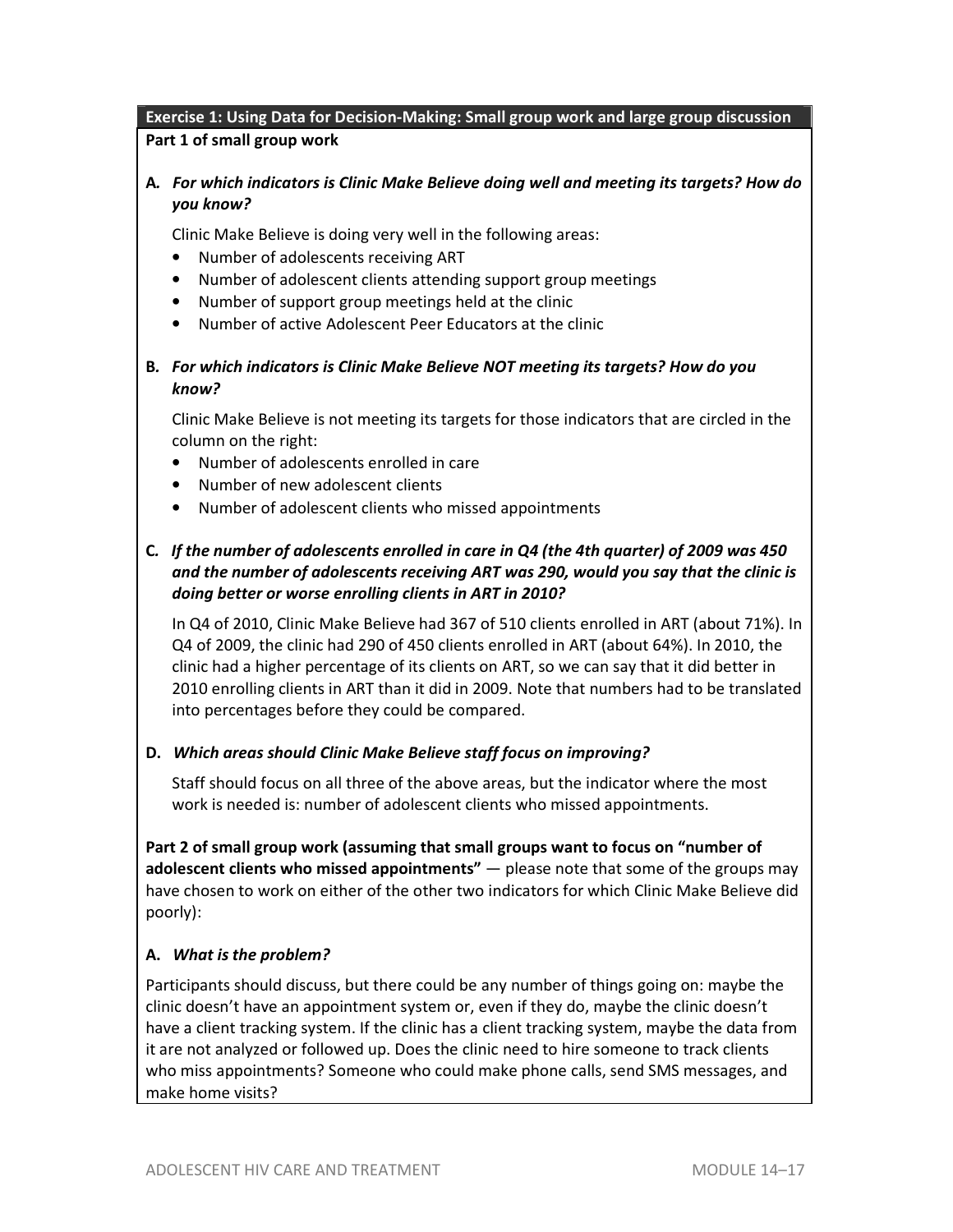Or maybe the problem has more to do with accessibility (maybe the clinic is far from town and there no mass transportation), staff attitude, lack of youth-friendly services, or maybe services are offered at times when young people are not available.

Maybe you need a bit more information to find out exactly who is missing their appointments, for example:

- Is the missed appointment rate any different by age or gender? (Answer: Males have a slightly higher missed appointment rate as do older age groups).
- Is the missed appointment rate lower for those on ART? This information would be interesting to know, but data are not available in this summary report to calculate it. For the next quarter, consider collecting information on the ART status of those who have missed their appointments.
- *B. How should we (assuming we are the managers at Clinic Make Believe) address the problem?*

It depends on the problem. Participants should discuss.



**Trainer Instructions**  Slide 39

**Step 12:** Allow 5 minutes for questions and answers on this session.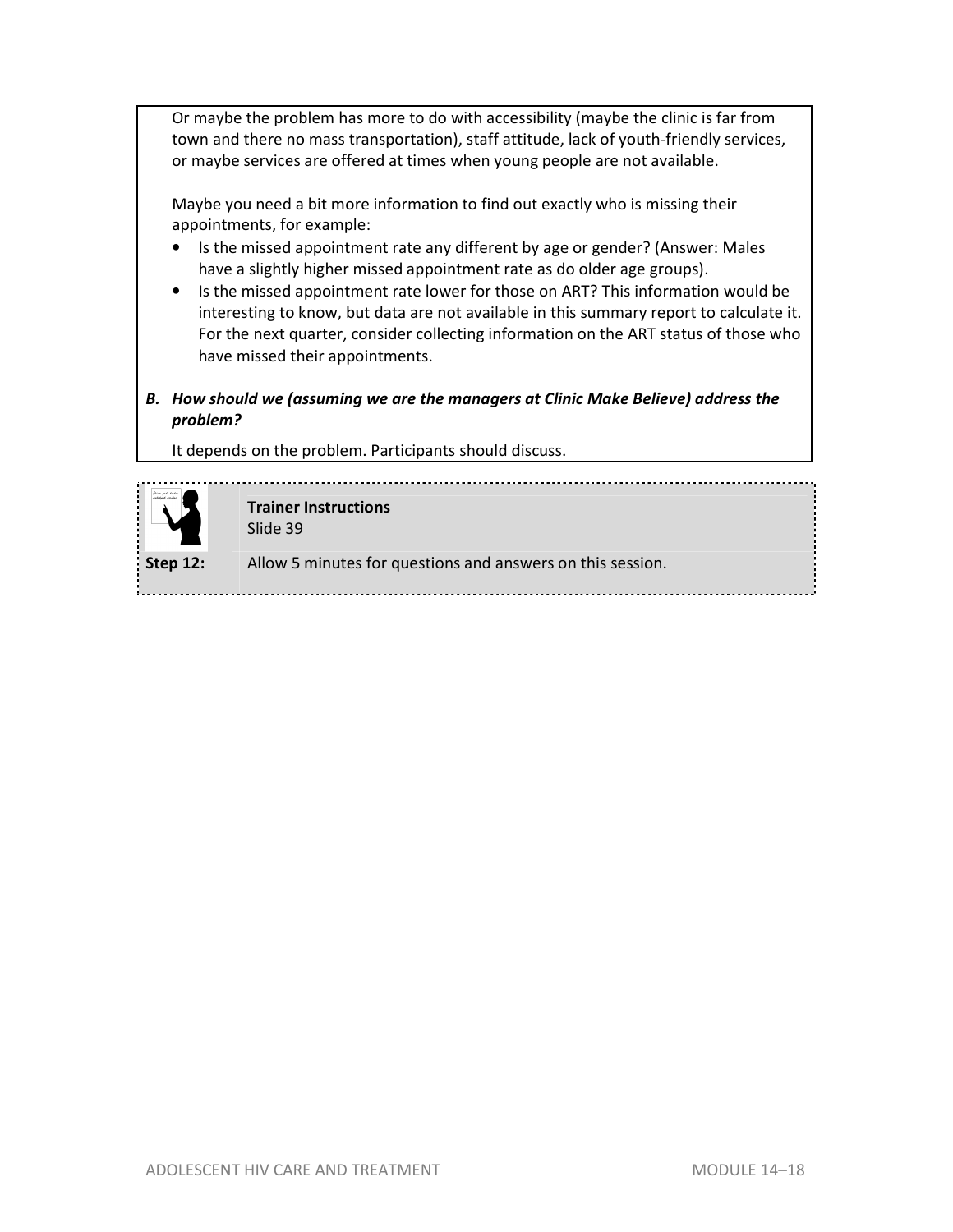## **Session 14.2 Quality Improvement and Supportive Supervision**



**Total Session Time:** 40 minutes

|         | <b>Trainer Instructions</b><br>Slides 40-41                   |
|---------|---------------------------------------------------------------|
| Step 1: | Begin by reviewing the session objectives listed below.       |
| Step 2: | Ask participants if there are any questions before moving on. |

## **Session Objectives**

**After completing this session, participants will be able to:**

- Describe the purpose of quality improvement (QI)
- Define and describe supportive supervision



#### **Trainer Instructions**  Slides 42-48

**Step 3:** Ask participants to discuss these questions:

- *What does "quality" mean to you when thinking about adolescent HIV care and treatment services?*
- *How do you think facility managers would define quality? What about adolescent clients?*
- *How do you think monitoring and evaluation and QI are related?* (Possible response: monitoring data indicates where there are weakness and gaps in service; quality improvement initiatives should then be used to address these weaknesses).

Make the point that everyone has a different perspective on what quality means. When developing plans to measure and improve the quality of our services, we need to consider all of these perspectives, as well as national guidelines and indicators.

**Step 4:** Define Quality Improvement (QI). Emphasize the different but related goals of QI versus M&E. Explain that both are integral to supporting effective, highquality adolescent HIV care and treatment programs.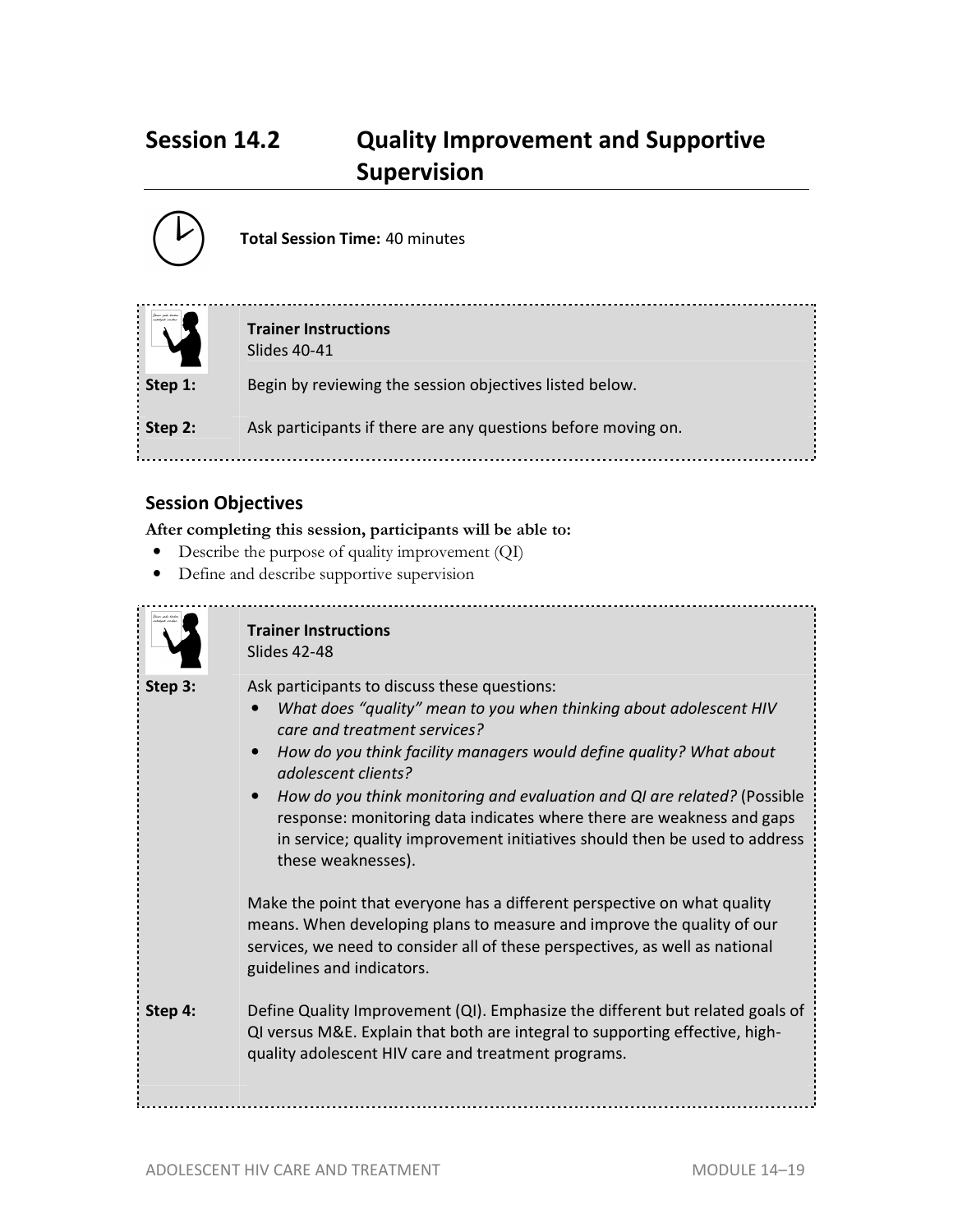**Step 5:** Using the content below, provide an overview of some of the methods that can be used to asses quality and give examples of what QI activities might evaluate (for example, the youth-friendliness of services or compliance with national guidelines and standard operating procedures). Refer participants to *Appendix 14A: Adolescent Standards of Care (SOCs)* and explain that these SOCs can be used to routinely monitor key indicators related to the quality adolescent services.

> Give participants time to discuss and to give their inputs on the methods used to assess quality, including adolescent SOCs.



 (optional) Ask the adolescent co-trainer to give his or her thoughts on the ways adolescents can be involved in QI activities.

**Step 6:** Ask participants to discuss possible solutions/interventions to the following problems that might be identified through QI activities:

- Older adolescents often miss their clinic appointments.
- There has been an increase in the number of adolescent clients presenting with STIs.
- Many younger adolescent clients have not been fully disclosed to and therefore do not understand why they need to take medicines every day.
- Regular attendance of the support group is low and adolescent clients think it is a "waste of time."

### **Make These Points**

- Quality Improvement is the means by which activities are routinely evaluated to check whether services offered by the multidisciplinary team are following established guidelines and standard operating procedures.
- The purpose of QI is to identify problems (in service delivery, in data, or in both) so they can be corrected, thereby improving services for adolescent clients and their families.
- QI should be a routine, ongoing part of the normal functioning of health facilities.
- A variety of methods can be used to conduct QI, including:
	- Periodic reviews of records and charts
	- Defining standards of care (SOCs) and assessing progress toward meeting these standards on a quarterly basis (see *Appendix 14A*)
	- Direct observation of health workers' (and Peer Educators') activities
	- Assessments of the youth-friendliness of services, for example, by using the tool in *Appendix 2B*
	- Individual interviews or focus groups with adolescent clients and caregivers
	- Involvement of ALHIV, such as Adolescent Peer Educators, in routine QI activities
- It is important to set up an established time for multidisciplinary teams and managers to discuss QI findings and issues, and to plan the way forward (for example, through quarterly meetings).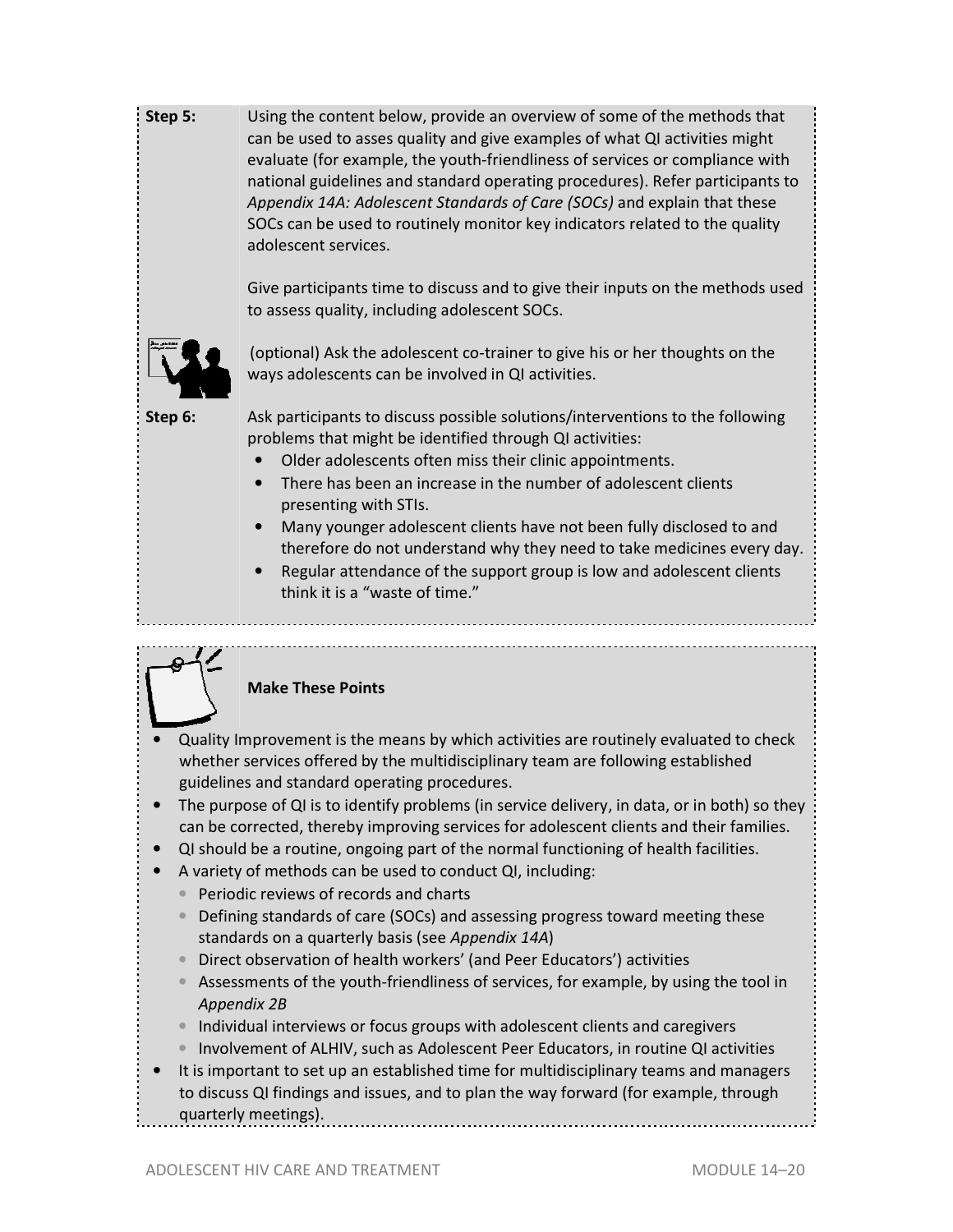### **Quality Improvement (QI)**

Quality Improvement is the means by which activities are routinely evaluated to check whether services offered by the multidisciplinary team are following established guidelines and standard operating procedures (SOPs). QI may also be referred to as quality assurance (QA). The purpose of QI is to identify problems so they can be corrected, thereby improving services for adolescent clients and their caregivers.

QI is different from monitoring and evaluation. Monitoring can tell us how many clients attended the clinic or how many received ART last month. QI, on the other hand, can tell us whether those clients were happy/satisfied with the services they received and whether they were provided with sufficient education and appropriate adherence counseling.

QI should be a routine, ongoing part of the normal functioning of health facilities. It should incorporate procedures in which all staff at all levels — not just supervisors — are involved.

### **Methods to Assess Quality**

It is often necessary to use a variety of methods to assess program quality. Standard monitoring tools, such as patient forms and registers, capture only a fraction of the services provided to adolescents and they provide no information on the quality of those services.

For example: If only forms, client records, and registers were used to assess quality, there would be no information on the youth-friendliness of clinical services; on the quality of psychosocial support, adherence, and other counseling sessions; or on the quality of referrals made to community-based support services.

#### **QI activities might examine and evaluate:**

- The quality and youth-friendliness of services (see Module 2)
- Compliance with national guidelines, standard operating procedures, and protocols for HIV care and treatment
- The adequacy of space and the attention to privacy and confidentiality
- Linkages to ongoing support and community-based services

QI activities may vary to some extent from one facility to another, based on the type of facility and the facility's experience with adolescent HIV care and treatment services.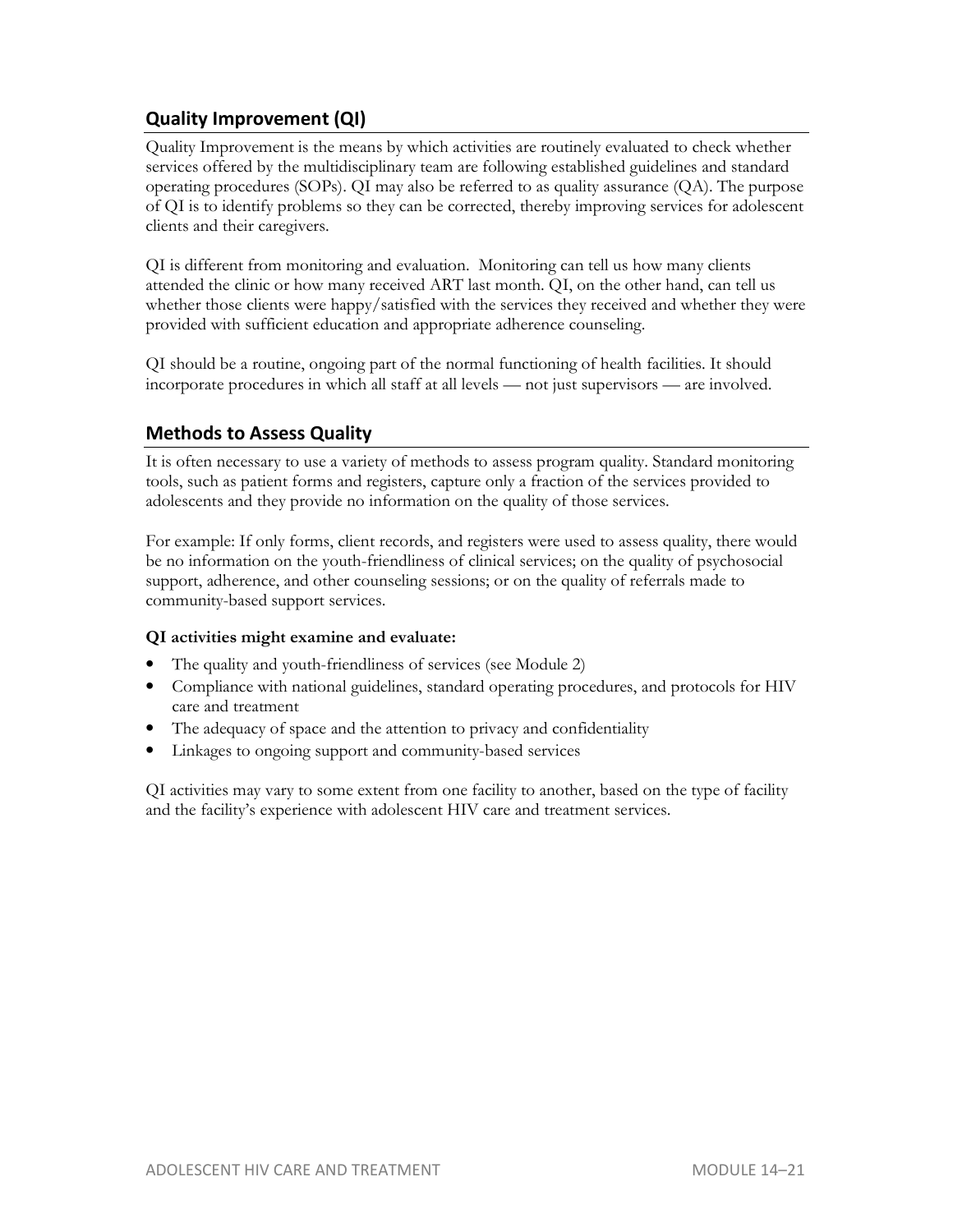#### **QI activities might include:**

- Periodic reviews of records followed by staff feedback — reviewers should check for the accuracy, completeness, and consistency of the entries in various forms, registers, and patient files used in the clinic.
- Defining and regularly measuring adolescent SOCs (see box to the right)

#### **Adolescent Standards of Care (SOCs)**

ICAP has developed **Standards of Care**  for different HIV program areas. These SOCs are tools to help programs measure key standards over time, in order to improve quality. See *Appendix 14A.*

- Direct observation of clinical procedures and counseling sessions
- Periodic assessments of the youth-friendliness of services, including the level of youth participation (the checklist presented in *Appendix 2B* may be used)
- Interviews with staff either directly or indirectly involved in the adolescent care and treatment program, in order to obtain feedback on specific indicators. Case conferences may be used as a forum to highlight current challenges, systems that are working, and systems that need improvement, and to propose solutions.
- Individual interviews or focus groups with adolescent clients who receive care and treatment services at the clinic. For example, *do adolescent clients feel that adequate information and support were provided during counseling sessions? Did they feel welcomed at the clinic? Were they treated non-judgmentally by health workers? Was it clear what would be expected of them, for example, how and when they should follow up? Were their other health and psychosocial needs assessed and addressed (for example, sexual and reproductive health services)? Was their privacy and confidentiality respected?*
- Individual interviews or focus groups with caregivers of adolescent clients who attend the clinic. For example, *do caregivers feel that they were provided with adequate information on supporting the adolescent at home?*
- Exit interviews or surveys completed anonymously by clients. A sample client satisfaction survey for youth is included as *Appendix 2C*. Client satisfaction surveys, which are typically given to clients as they complete their clinical visit, are a mechanism for clients to give their opinions about the services they received without fear that their honest feedback might affect their care. Client satisfaction surveys are typically administered either to all clients or to a random selection of clients for 1 to 2 weeks, 3 or 4 times a year.
- Evaluation of physical space, client flow, and time concerns through observation and staff and client interviews.
- Meeting with representatives of services where adolescent clients and caregivers are referred. Ask them about client needs, gaps in services, and feedback they may have received from adolescents regarding the facility's services.

#### **How often should QI be conducted?**

During initial implementation, daily or weekly QI activities allow for immediate follow-up aimed at correcting problems that have been identified. As services become established, reviews should become a formal part of overall adolescent HIV care and treatment program monitoring activities at designated intervals (monthly progressing to quarterly reviews). For example, ICAP recommends measuring SOCs on a quarterly basis (see *Appendix 14A*). Although supervisors have the ultimate responsibility for QI, QI-related activities should be shared among all members of the team.

It is important to establish a time for multidisciplinary team members and managers to discuss QI findings and issues, and to jointly come up with ideas and solutions for quality improvement. This may be accomplished as part of routine, monthly multidisciplinary team meetings or through quarterly meetings dedicated to QI review.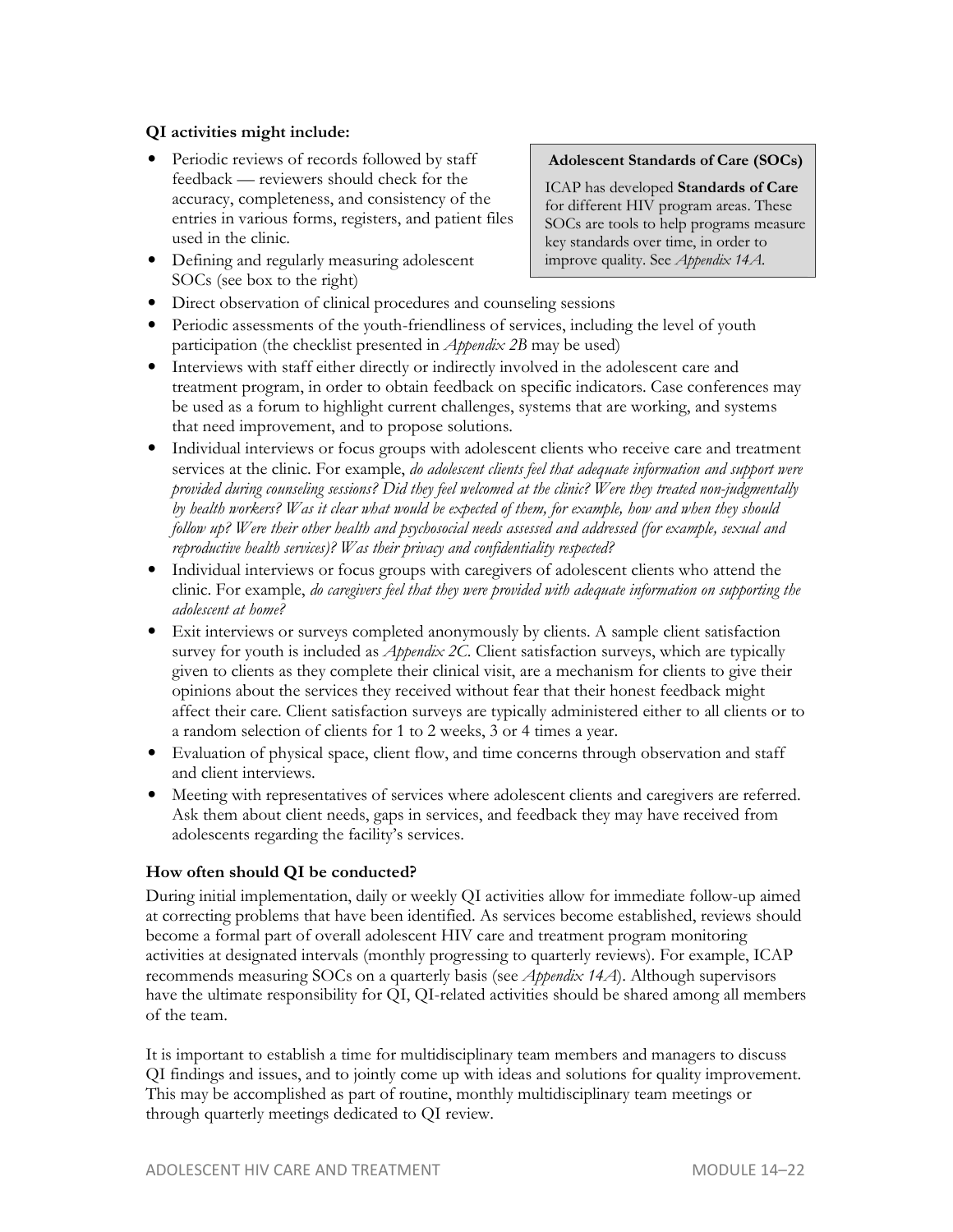

### **Trainer Instructions**  Slides 49-54

**Step 7:** Introduce the concept of supportive supervision. Ask participants:

- *Have you received or provided "supportive supervision" in your work? Please explain.*
- *What are the qualities associated with "supportive supervision?" For example, if you were expanding adolescent HIV care and treatment services within your facility, what could your supervisor do to help and support you to set up these services?*

Write responses on flip chart.



(optional) Ask the adolescent co-trainer to comment on the types of supportive supervision he or she thinks Adolescent Peer Educators need.

**Step 8:** Give an overview of supportive supervision, including its aims, using the content below and the slides. Be sure to review and discuss Figure 14.2 as a large group.



### **Make These Points**

- An important component of responding effectively to QI findings is to provide supportive supervision. Supportive supervision is an approach to QI that requires collaboration between supervisor and staff. The supervisor must work with staff to:
	- Establish goals
	- Monitor performance
	- Identify and correct problems
- The goals of supportive supervision are to:
	- Obtain valuable information on program functioning and quality
	- Improve health worker (or Peer Educator) performance by providing one-to-one support to address an identified deficiency and to build health workers' skills
	- Acknowledge good practices by providing positive feedback and noting health workers' (and Peer Educators') contributions to the success of the program
	- Involve supervisors, health workers, and volunteers (such as Peer Educators) to improve service provision
	- Facilitate on-site, participatory problem-solving
	- Involve youth in giving feedback and improving service provision
	- Assure that the program is successful in meeting the needs of ALHIV and their caregivers and families
	- Motivate staff and volunteers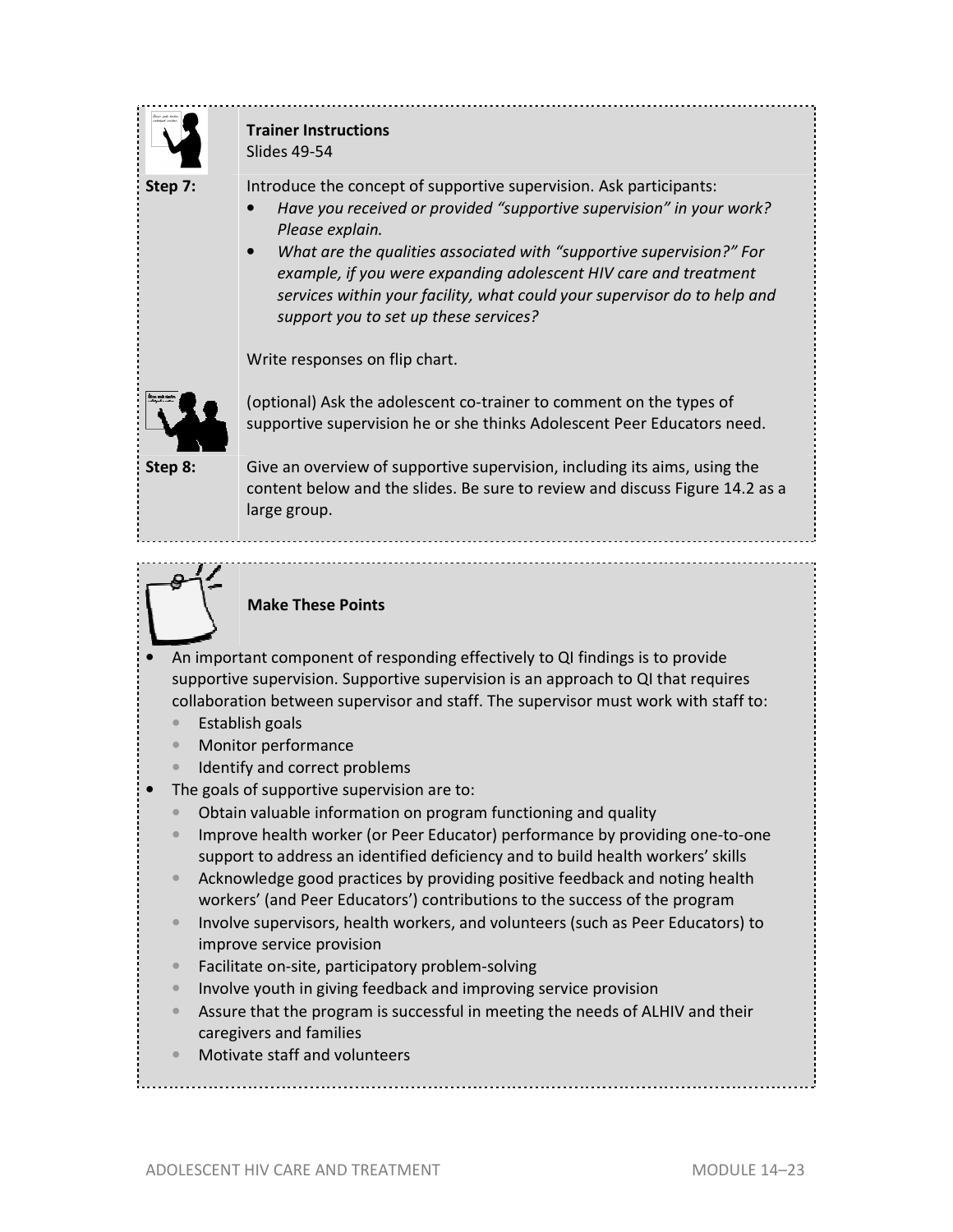### **Supportive Supervision**

QI activities are not complete without assessing the results of each QI review and planning a

response. Often, weaknesses discovered through QI activities require supervisors to work directly with staff (including Adolescent Peer Educators) to address underlying problems. It is important that supervisors explain to their staff that QI activities are not simply the responsibility of supervisors, but rather that all serviceimprovement activities conducted by any staff member are a part of the continuous QI process.

#### **The Focus of QI**

QI is most effective when the focus is on providing guidance and mentorship, as well as using group problem solving techniques, to help health workers correct problems and overcome barriers to quality service provision.

An important component of responding effectively to QI findings is providing **supportive supervision**.

- Supportive supervision is an approach in which supervisors work with staff to establish goals, monitor performance, identify and correct problems, and proactively improve the quality of adolescent HIV care and treatment services through training, one-to-one support, mentoring, and coaching.
- Supportive supervision methodologies can also be extended to other contexts beyond QI, for example as a component of training.

#### **Supportive supervision aims to:**

- Obtain valuable information on program functioning and quality
- Improve health worker performance by providing one-to-one support to address an identified deficiency and to build health workers' skills
- Acknowledge good practices by providing positive feedback and noting health workers' (and Peer Educators') contributions to the success of the program
- Involve supervisors, health workers, and volunteers (such as Adolescent Peer Educators) to improve service provision — this is not the sole responsibility of the supervisor. It is also important to encourage health workers and Peer Educators to support each other through peer mentoring.
- Facilitate on-site, participatory problem-solving. Health workers should be encouraged to become comfortable participating actively in addressing weaknesses along with their supervisor.
- Involve youth in giving feedback and improving service provision
- Assure that the program is successful in meeting the needs of ALHIV and their caregivers and families
- Motivate staff and volunteers

Once a deficiency in service provision is identified, supportive supervision must be established as quickly as possible to prevent poor practices from becoming routine. Figure 14.2 illustrates the concept of supportive supervision.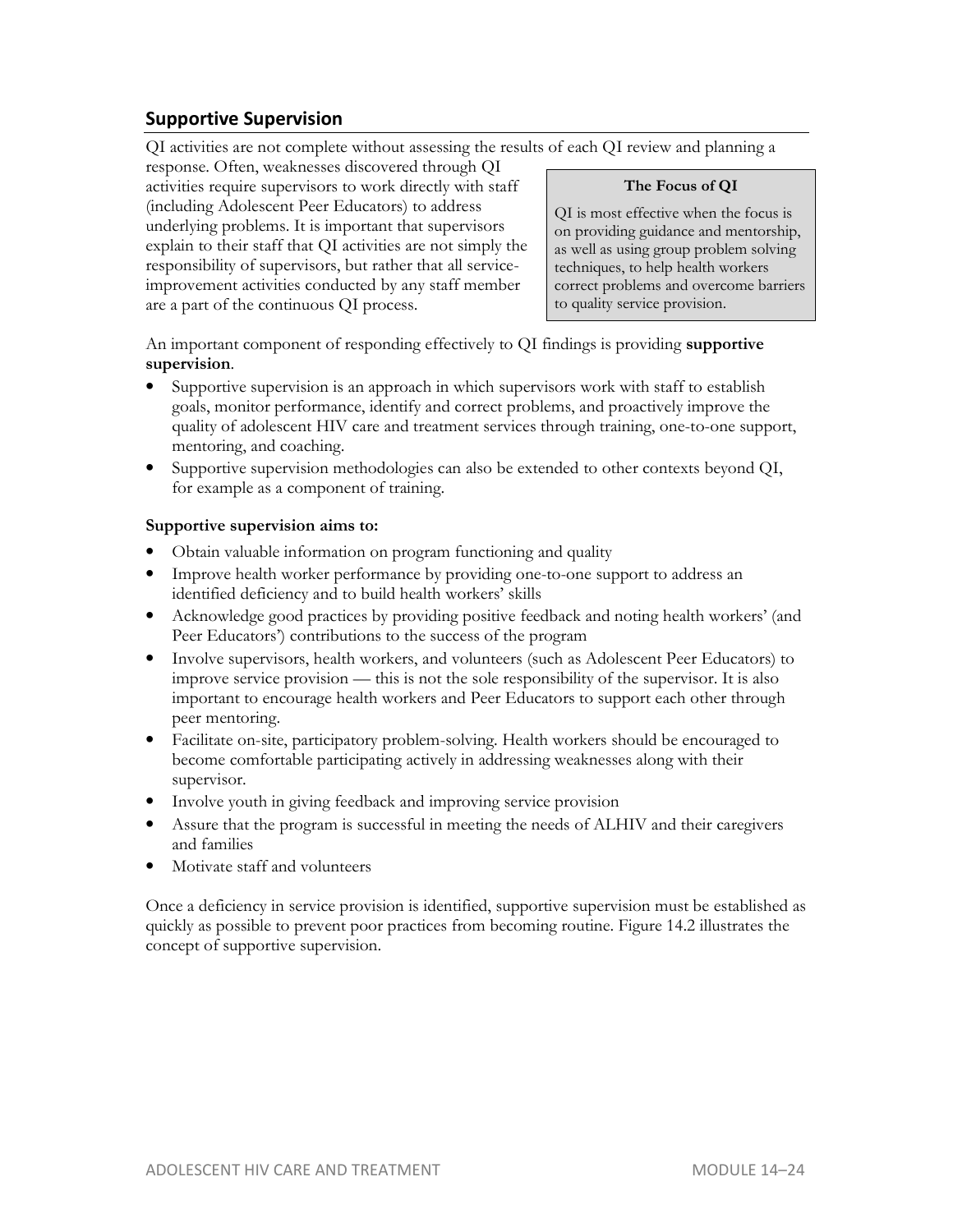**Figure 14.2: Supportive supervision process** 

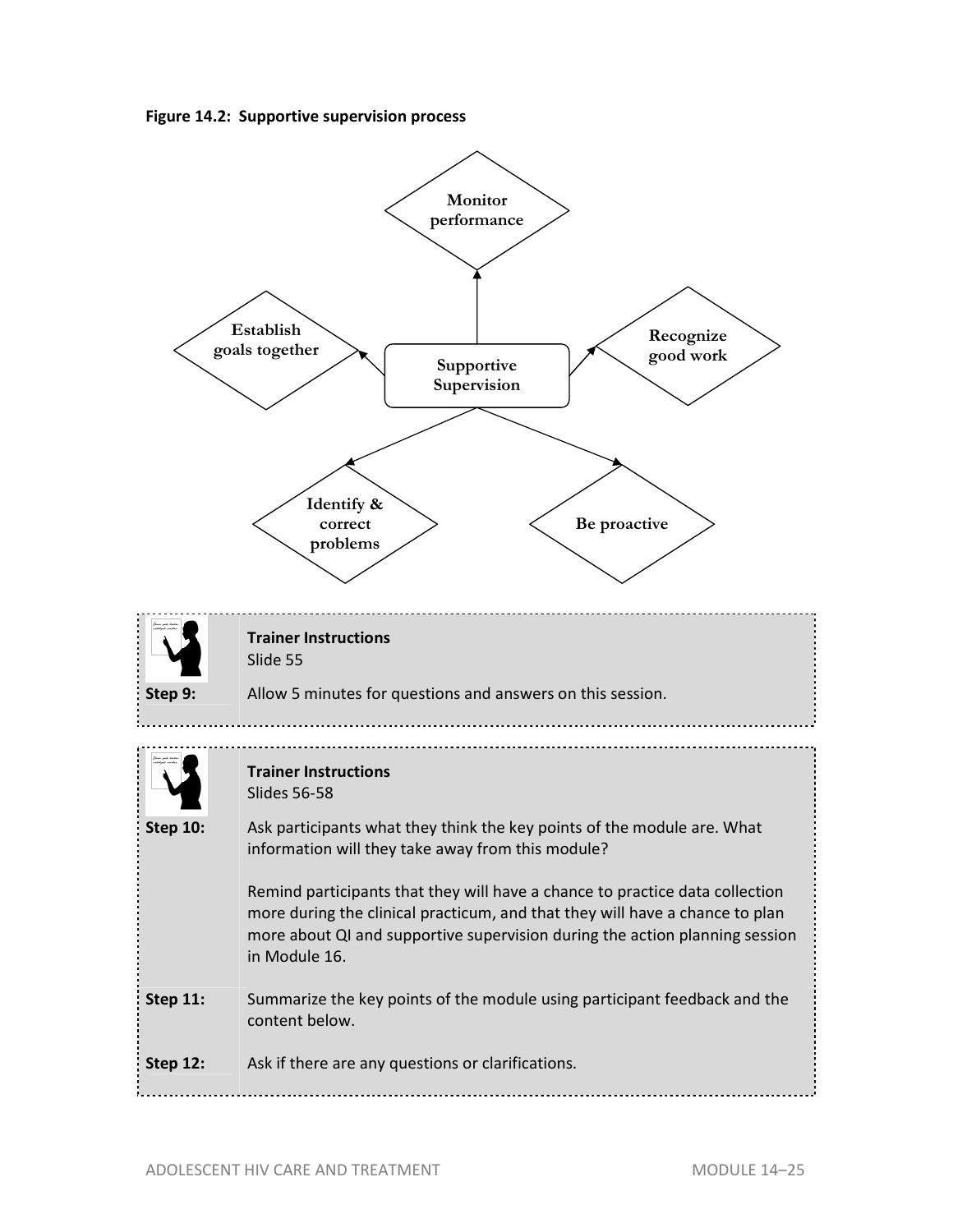

- Monitoring and evaluation (M&E) is the standardized process by which data related to the delivery of services are collected and evaluated.
- M&E is a continuous process that informs the planning and implementation of adolescent HIV care and treatment services.
- Indicators are calculated using routinely collected data. They can be calculated at the facility, district, or national level.
- Targets are specific goals established before a new program or service is implemented or at other specific times.
- Standard national forms and registers are used to collect key data on adolescent HIV care and treatment services.
- If possible, program data should be collected, disaggregated (or separated), and analyzed by the following groups: ages 10-15; ages 16-19; and ages 20-25.
- Key staff should review their facility's monthly forms/reports to ensure that activities will meet targets and goals. Program successes and weaknesses, along with a monthly data summary, should be reviewed at multidisciplinary team meetings in order to initiate discussion on how weaknesses will be addressed.
- Patient confidentiality must be always be maintained.
- Quality Improvement (QI) is the means by which activities are routinely evaluated to check whether services offered are following established guidelines and SOPs.
- QI should be a routine, ongoing part of the normal functioning of health facilities. A variety of methods may be used to conduct QI.
- An important component of responding effectively to QI findings is to provide supportive supervision.
- Supportive supervision requires collaboration between the supervisor and staff to establish goals, monitor performance, and identify and correct problems.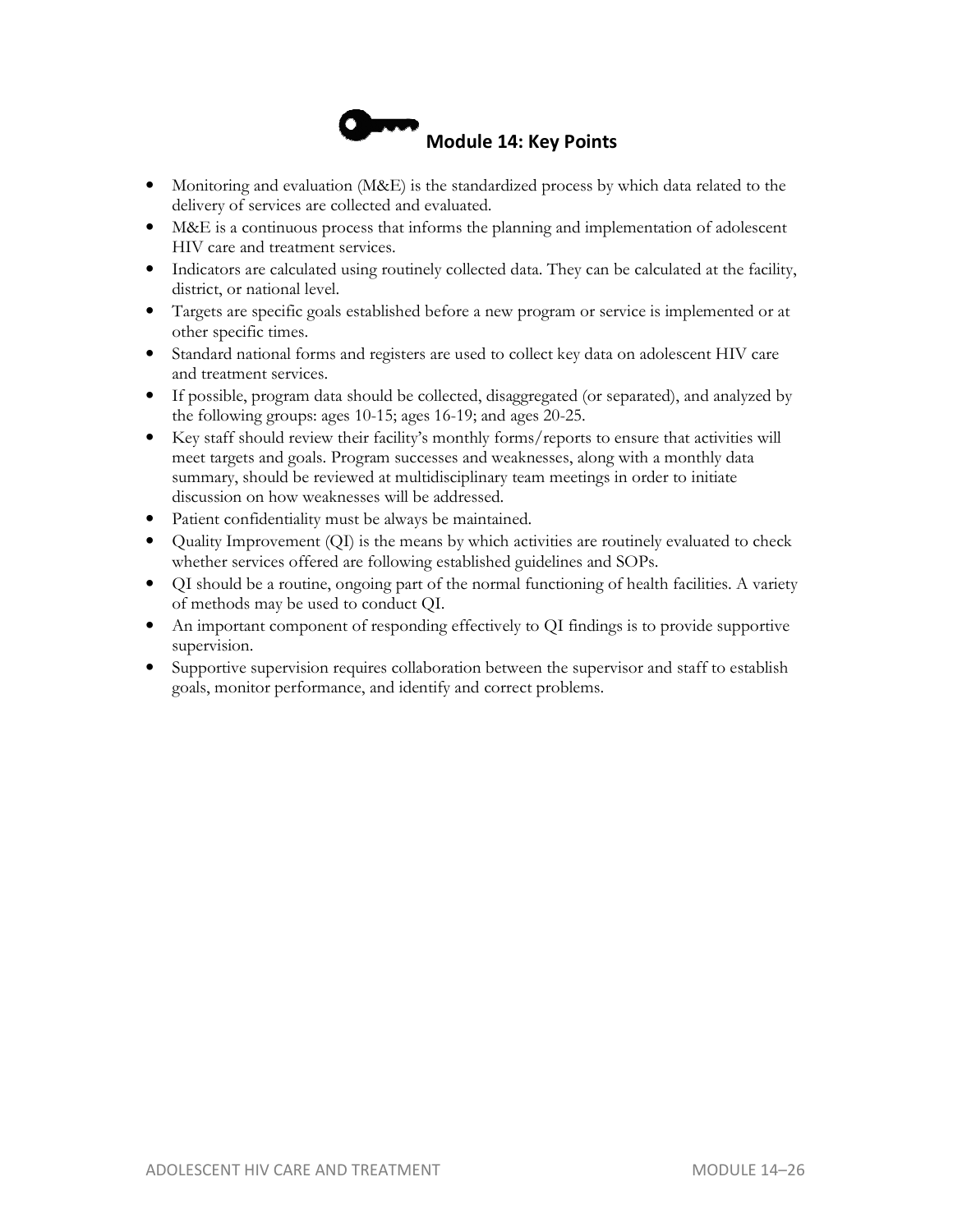## **Appendix 14A: Adolescent Standards of Care**

| <b>ICAP Standards of Care (SOCs)</b><br>for Pediatrics (Adolescents) <sup>1</sup> |                                                                                                    | Quarterly<br><b>Measure of SOC</b>                                                       | <b>Numerator</b>                                                                                       | Possible                                                       | <b>Evaluation of Program Quality</b>                                 |                        |                                            |                                            |
|-----------------------------------------------------------------------------------|----------------------------------------------------------------------------------------------------|------------------------------------------------------------------------------------------|--------------------------------------------------------------------------------------------------------|----------------------------------------------------------------|----------------------------------------------------------------------|------------------------|--------------------------------------------|--------------------------------------------|
|                                                                                   |                                                                                                    |                                                                                          | Denominator                                                                                            | Source of<br>information                                       | <b>Result of Quarterly measure of SOC</b><br><b>Possible Actions</b> |                        |                                            |                                            |
| 1.                                                                                | All HIV-infected adolescents<br>should receive CD4 testing at<br>enrollment in HIV care.           | % of HIV-infected<br>adolescents with CD4<br>test result within 1 month<br>of enrollment | $\#$ of adolescents enrolled in the<br>past 6 months with CD4 recorded<br>within 1 month of enrollment | Adolescent                                                     | $< 75\%$                                                             | $75 - 94%$             | $\geq 95\%$                                |                                            |
|                                                                                   |                                                                                                    |                                                                                          |                                                                                                        | charts<br>$\#$ of adolescents enrolled in the<br>past 6 months |                                                                      | Evaluate<br>this month | Prioritize<br>and evaluate<br>next quarter | On target                                  |
| 2.                                                                                | All HIV-infected adolescents<br>should be screened for TB at<br>enrollment.                        | % of adolescents                                                                         | # of adolescents enrolled in the<br>past 6 months and screened for TB<br>at the enrollment visit       | Adolescent                                                     |                                                                      | $< 75\%$               | $75 - 94%$                                 | >95%                                       |
|                                                                                   |                                                                                                    |                                                                                          | screened for TB at<br>enrollment                                                                       |                                                                | $\#$ of adolescents enrolled in the<br>past 6 months                 | charts                 | Evaluate<br>this month                     | Prioritize<br>and evaluate<br>next quarter |
| 3.                                                                                | All eligible adolescents should<br>initiate ART within 1 month of<br>determination of eligibility. | % of eligible adolescents<br>on ART within 1 month                                       | # of adolescents on ART within 1<br>month of determination of<br>eligibility                           | <b>ART</b><br>register;                                        | < 70%                                                                | $70 - 90\%$            | $\geq 90\%$                                |                                            |
|                                                                                   |                                                                                                    |                                                                                          | of ART eligibility                                                                                     |                                                                | # of HIV-infected adolescents<br>eligible for ART                    | Adolescent<br>charts   | Evaluate<br>this month                     | Prioritize<br>and evaluate<br>next quarter |

<sup>&</sup>lt;sup>1</sup> An adolescent refers to a child aged between 10 and 19 years.